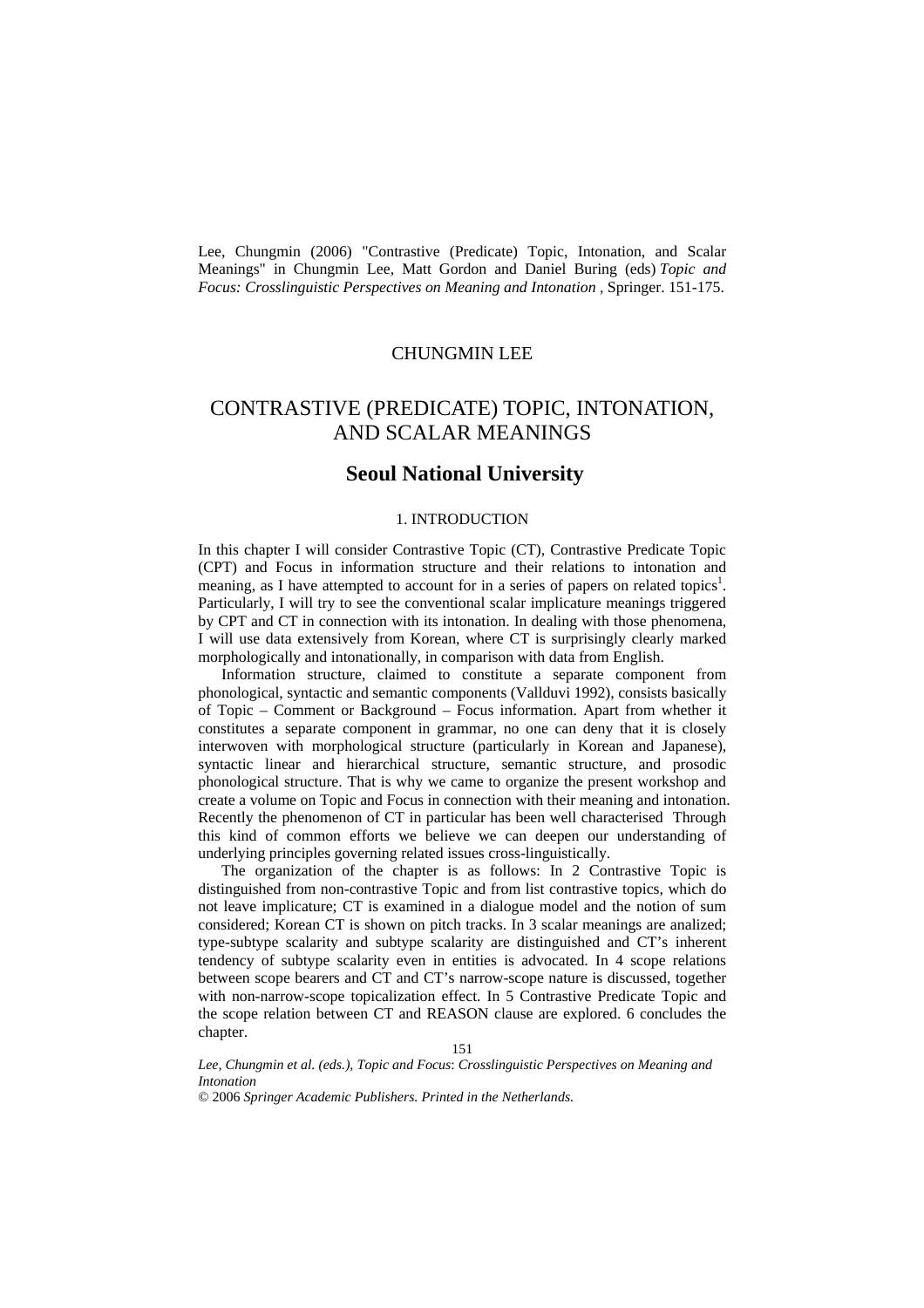# 2. ASPECTS OF CONTRASTIVE TOPIC

#### *2.1. Topic*

We can view an utterance from a Topic perspective and get a Topic – Comment structure, as follows (Topic here being a non-contrastive Topic):

- (1) [Water]*Topic* [consists of oxygen and hydrogen]*Comment*.
- (2) [kumsok hwalca-nun]*Topic* [hankwukin-i palmyenghay-ss-ta]*Comment*. metal type -TOP Koreans-NOM invent-PAST-DEC 'As for the metallic type, Koreans invented it.' (3) Inswu -nun sosel chayk -ul sa-ss-e-yo
	- -TOP novel book-ACC buy-PAST-DEC(POLITE) 'Inswu bought a novel.' (to the question "What did Inswu buy?")

Typically, a non-contrastive Topic is given, presupposed, or anchored in the speech situation. It is something that is talked about by the Comment (or often predicate) and lacks contrastiveness and is located at the initial, prominent position of a sentence, with -*nun* (Korean) or *-wa* (Japanese) marking, though a null Topic or bare nominal Topic without a Topic marker is possible, unaccented. The natural kind in (1) and the artifact kind in (2) from an underlying object, as nominals in common ground, both quantificational and proper name-like (though not placed in Prince's 1989 or Gundel *et al*'s familiarity or givenness hierarchies), as well as the previously mentioned proper name in (3), function as Topics, being talked about by the following Comment. The notion of unmarked, non-contrastive Topic is psychologically and theoretically real, basically based on categorical or double (as opposed to thetic) judgment (Kuroda 1972, Brentano 1973, Marty 1918, Ladusaw 2000). The structure of Topic – Comment is most natural in information and discourse structure. Thus, Roberts' (1997) pessimism about the theoretical status of Topic in information structure, and Buring's (2003) exclusion of non-contrastive Topic as a category in information structure, largely based on English, are not tenable. Jackendoff (1972) failed to provide any intonational status for a noncontrastive Topic, although Steedman (2000) assigned L to it. But Topic is a basic category just like Focus. Null Topics in various languages have no phonetic (or prosodic) manifestation but are conceptually real for propositional semantic interpretations. CT is marked in meaning and intonation, constituting a complex category, and therefore came to draw wide attention rather recently.

First, the intonation pattern of (3), a Topic sentence, is distinct in pitch and energy concentration, as in (Fig.1). This is a typical sentential intonation (IntP=IP) in Korean, with a Topic and a preverbal Focus. The Focus constituent, answering a previous *wh-*word, is informative (via intercategorial entailment (Zuber 2002) and existential closure (Scharzschild 1999 and Karttunen 1977)). The non-constituent 'Inswu bought' is given and relatively low in pitch compared to the Focus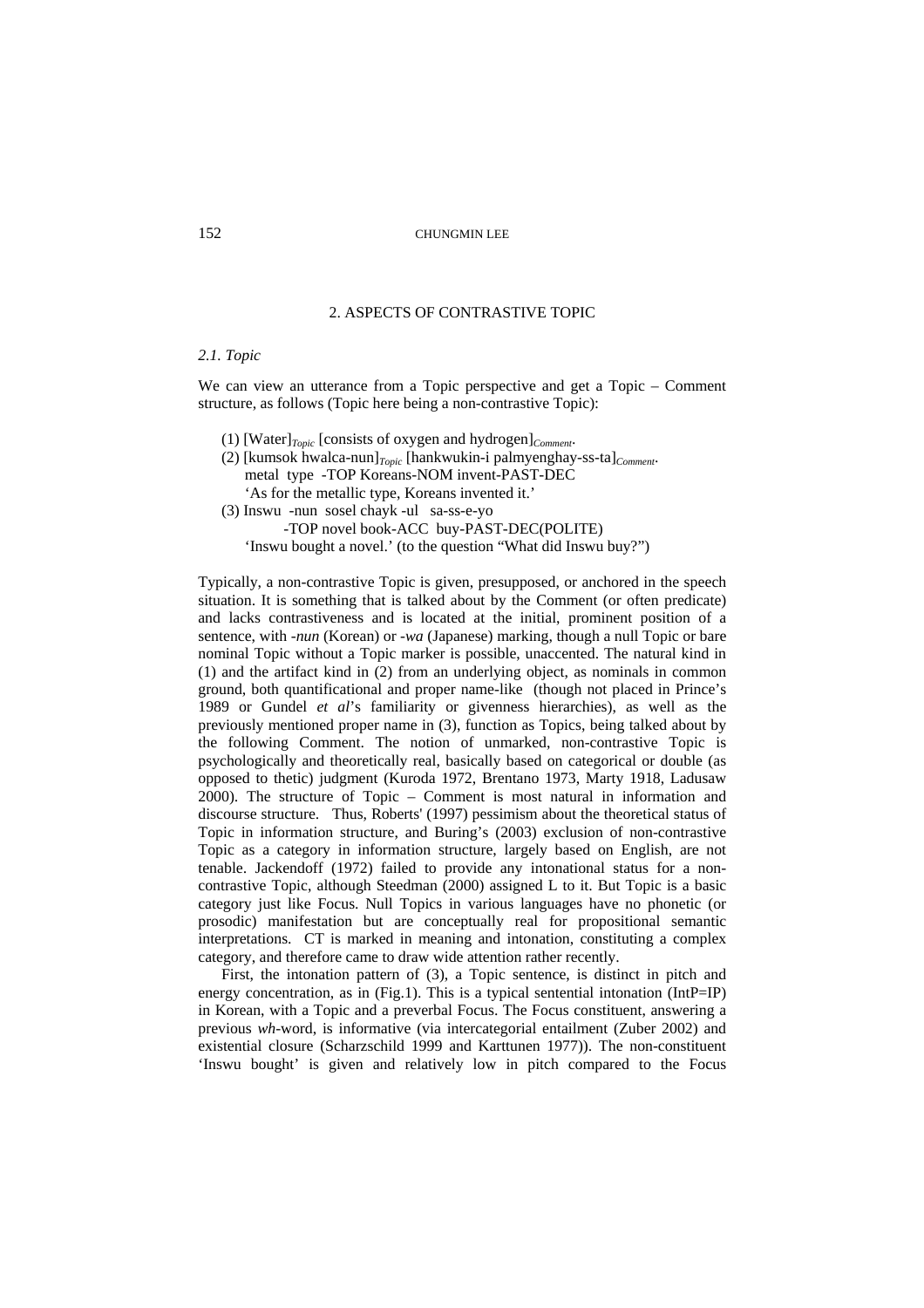constituent in the middle and *Inswu-nun* in the given is a Topic phrase. The 200 *mh*  peak comes on *a novel* at the end of the corresponding SVO English S *Sam bought a novel*. Observe the intonation pattern of a Topic sentence in Korean in Fig. 1:



*Figure 1 Non-contrastive Topic* 

We will shortly see how the above Topic intonation is sharply distinct from the CT intonation shown in Figure 2.

#### *2.2. The Nature of Contrastive Topic*

Contrastive Topic, on the other hand, is also given, presupposed, or anchored in the speech situation to a certain degree like a non-contrastive Topic. It is controversial whether it is also something that is talked about; Hetland (2003), for instance, does not agree that those CT instances derived from predicate positions meet the aboutness condition of Topic and calls them simply "Contrasts" like some other linguists. CT necessarily shows contrastiveness and is located typically in the middle or some times at the initial position of a sentence, with morphological markers –*nun* (Koresn), *-wa* (Japanese), *thi* (Vietnamese) or *nan* (Thai), together with a high tone, or with a contrastive contour alone such as B accent  $(L+H\%LH\%)$ (English). CT is distinct from unmarked, non-contrastive Topic but some linguists (Jackendoff partly, Buring's earlier works (though his 2003 adopts the term "Contrastive Topic" in general for the first time) and Steedman (2000), etc.) confusingly label it as Topic (or variously as S-Topic) or Theme (though Steedman (in this volume) began to incorporate *kontrast*). On the other hand, some syntacticians call it contrastive focus (CF). I will address the distinction between CT and CF briefly later. "CT" is basically used to mark Contrastive Topic in logical form but here it will be used as abbreviation of Contrastive Topic as well for convenience.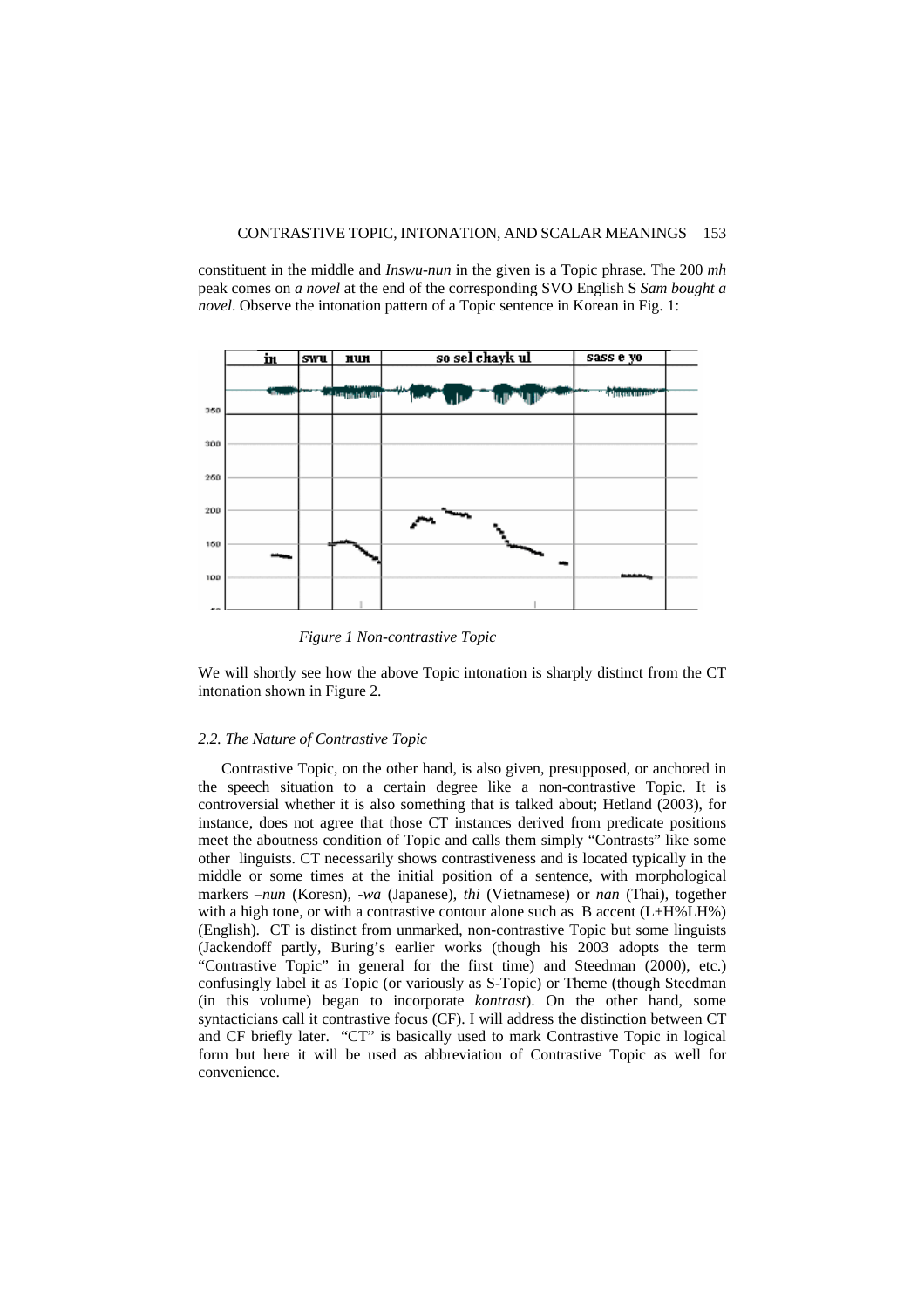People often tend to forget that Jackendoff's (1972) dialogue examples of A accents and B accents are situated in a context of a given number of people eating a given number of different foods. Sums (pluralities and mass-partitions with join semilattices) are involved and they or their parts function as potential Topics or CTs in the relevant question for a CT answer. Therefore, when the speaker asks about FRED in (4), HE in the second sentence cannot be assigned a pure Focus as done by Kadmon (2001: 392) (with her 'Larry<sub>FF</sub>').

 (4) A: Well, what about FRED? What did HE eat? B: FRED<sub>*B*</sub> ate the BEANS<sub>A</sub>. (Jackendoff 1972)

Here *HE* must be marked CT (or Topic), not F, however its intonation may be modified in the English question sentence (the fall-rise accent remains in an echo question (O'Connor *et al* 1973, Hetland 2003; in Hungarian a CT in a question is reported in Molnar 1998). It is one of those people in the context and was mentioned or accommodated in the previous question sentence, thus being in the background as given. If Focus is assigned, because of rhe preceding focal *wh*-word, the sentence becomes a reclamatory question such as (5):

(5) *What* did you say *HEF ate?*

Similarly, *MARY* in (6), with alternative individuals in the speaker's mind, *i.e.* CTalternatives, not Focus alternatives must be marked CT, not F, contra Krifka (2003).

(6) What did John give MARY*CT* as a birthday present? P.c.

A multi-*wh* question (such as *Who ate what?* or *Who kissed who?*), appearing on the top of discourse tree structures (Carlson 1983, Roberts 1995, Buring 2003) typically requires a multi-narrow focus answer such as 'FRED*A* ate the BEANS*A* ' or 'Larry*A* kissed Nina*A* (often a reciprocal alternative question), as an exhaustive answer, a pair-list answer, etc. (cf. Krifka 2002). This will get the following dual focal value, which Buring himself employed to criticize Roberts' (1995) characterization of CT as a set of propositions:

(7) {x ate y  $\vert x, y \in D_e$ }

In other words, immediate daughters of the top multi-*wh* question are not warranted to get a person or food in them. CT utterances cannot be felicitously at the beginning of a discourse and they cannot be felicitously preceded by a multi-*wh* question abruptly. There must be an appropriate way of introducing a topical element in the question (Kadmon 2001 also criticized this point; see Krifka in this volume for a structural account) and at least a D-linked *wh*-question may have to be given such as *Which person ate what* for a subject CT question-answer (*What did Fred (and Sam)*   $eat?-Fred<sub>CT</sub>$  *ate the beans*) and *Who ate which food* for an object CT questionanswer daughters for real congruence in the tree. Otherwise, the derivation is arbitrary and unpredictable, ignoring which element is previously given. Thus, a CT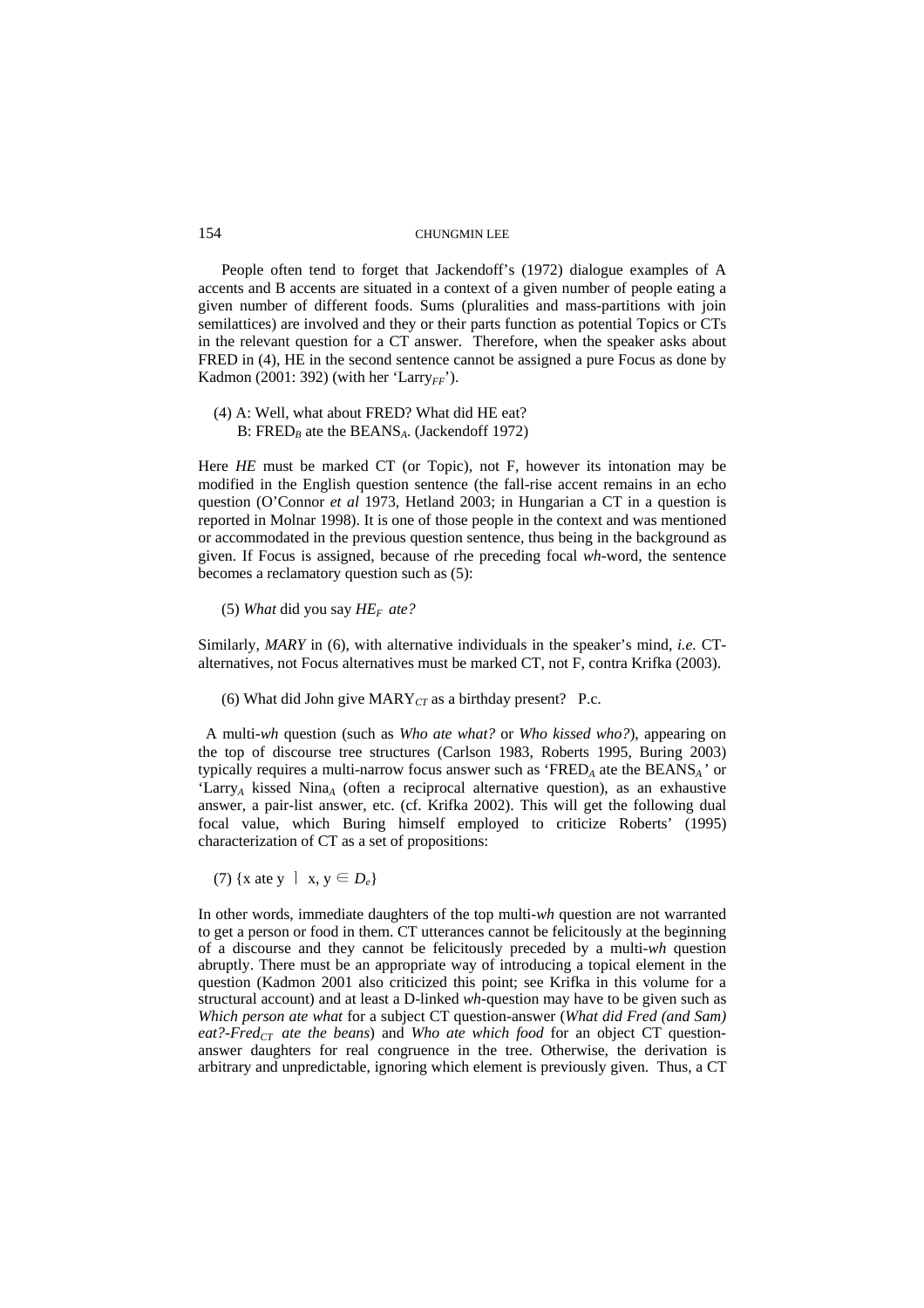is 'about' a given part in the previous discourse and locally 'about' the rest of the CT sentence. Hence it is topical. A CT is selection of one or part of the potential sum Topic denotations and focal in this local sense in the given potential Topic. In the multi-foci case in Korean, the Nominative marker –*ka* and the Accusative marker –*rul* but not the Topic marker –*nun* is employed (Lee 1999). The given or accommodated part as a potential Topic of the previous discourse context must be present to represent an appropriate CT (below in the tree), as something like *FRED/HE* in (4A). In Korean, a CT occurring in a question sentence has a tone lower than a CT in a declarative S. The most natural and relevant question that precedes a CT answer should include a potential Topic of a sum of individuals of <*e*> type or properties of <*e, t*> type.

Buring's claim, on the other hand, that his proposed CT-value is rather a set of sets of propositions against Roberts' (1995) 'a set of propositions' (Kadmon 2001 also criticizes this) is surely an improvement. The CT-value of (4B), then, should be:

(8)  $\{x \text{ ate } y \mid y \in D_e\} \mid x \in D_e\} = \{\{\text{Fred ate the beans, Fred ate the }\}$ peanuts, Fred ate the eggplant}{Sam ate the beans, Sam ate the peanuts, Sam ate the eggplant}{Mary ate the beans, Mary ate the peanuts, Mary ate the eggplant}}(The variables can be equivalently bound by  $\lambda$  operator).

In each subset above, the subject happens to be fixed and functions as Topic for alternative objects – foods. The choice of one of the alternative foods, i.e. *the beans* here, is marked Focus at the outset because it is not relativized any further, being exhaustive. The choice of one Topic from the alternative Topics – persons, i.e. *Fred* here, is focal. The would-be Topic is relativized to become a CT, involving a focal process. In this sense, CT is both topical and focal, but because of its Topic base, the head of the term Contrastive Topic is Topic, not Focus, as in Contrastive Focus. Focus does not have a Topic base. Furthermore, Contrastive Topic is more marked than Topic in its term and content. Kadmon (2000) rightly criticized this CT-value approach for relying too much on Focus-value approach. The invariance of an element in one subset, however, suggests its topic-hood. If it had not a superset, it would be a non-contrastive Topic. There would not be a choice involved.

#### *2.2. List contrastive topics*

A serious problem about the above and its corresponding D-tree approach by Buring (2003) is that it is partly good only for the phenomenon of "list contrastive topics" (Lee 2000), when the exhaustive list of all the contrastive topics that constitute a big Topic is uttered. But, then, the intonations for these listed contrastive topics are not proper CT contours (L+H\*LH%, roughly B accent or fall-rise) except in the topicalized, initial position. Note that people do not accept (9) and (10) but accept (11) and (12).

 (9) \*Fred ate the BEANS but Sam ate the PEANUTS.  $L+H*L$ H%  $L+H*L$ H%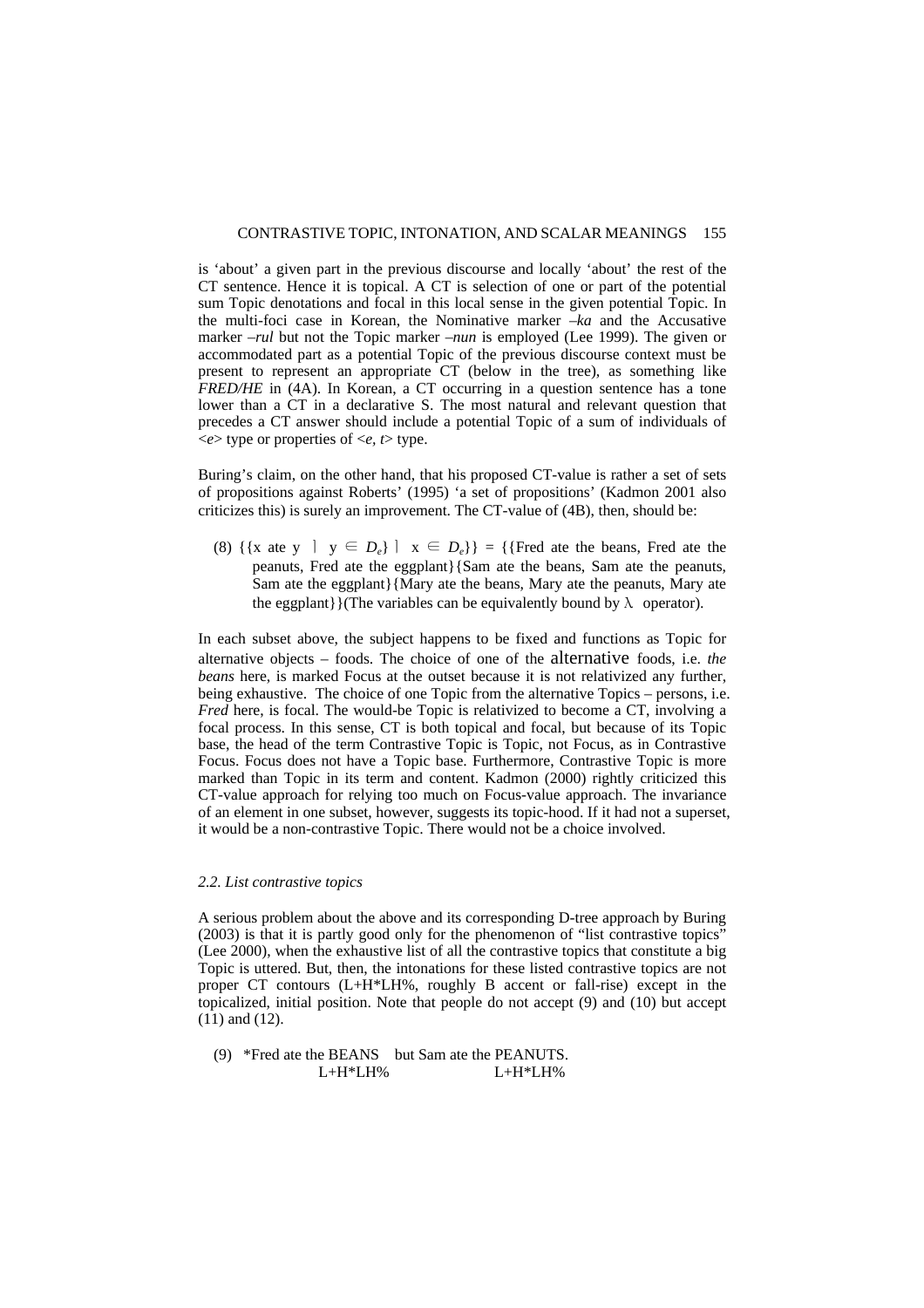- (10) \*Fred ate the BEANS but he did not eat the PEANUTS.  $L+H*LH\%$   $L+H*LH\%$
- (11) FRED ate the beans but MARY ate the peanuts.  $L+H*L$ H%  $L+H*L$ H%
- (12) The BEANS, he doesn't like; the EGGPLANT, he doesn't L+H\*LH% L+H\*LH% like; and the PEANUTS, he doesn't like, either.

In (12), many people do not like the last item having a CT contour of  $L+H^*LH\%$ because they are aware that it exhausts the list of items with **identical** predicates ending with *either*. Brown (1980) noted that a high boundary signals that there is more to come on the current topic. If we consider topicalized CTs as special cases of CT requiring a special syntactic position, the most natural and typical situation in which CT occurs is a single sentence utterance with a CT *in-situ* like (4B), which unmistakably involves a conventional implicature (because it is evoked by the contrastive contour in English or a morpheme plus a high tone in Korean and even without these linguistic devices the same implicature can be evoked purely from context conversationally --- Steedman (in this volume) is somewhat similar to this position but Buring (2003) views it as conversational) of *but Sam did not eat the beans* (or *but I don't know about the rest of the people*). This denial is the first evoked implicature even when 'Sam ate the peanuts' but it is somewhat redundant and trivial because the alternative that entails the denial is rather explicitly asserted. This listing effect (with no implicature) occurs in a discourse even across speakers or sentence boundaries. Consider Kadmon's interesting observation in (13). The only potential relevant kissers are Larry and Bill

- (13) A: Who kissed who?
	- B: (Let's see) Larry*TF* kissed Nina *FF*. C: (Right, and)  $\text{Bill}_{TF}$  kissed Sue.

Therefore, the notion of "Contrastive" may better be understood as showing a contrast between the said part and the polarity-reversed, implicated unuttered part of the partly realized, contrastively conjunctive complex sentence. The conjunction, of course, includes more directly contrasted elements, one in the first conjunct and the other in the implicated second conjunct. List contrastive topics do not have the implicature part of this nature because the said sentence is complete as a whole. Thus explored, the CT contour  $(L+)H^*LH\%$  in English (and similarly  $L^*H(H\%)$  in German (Fery 1993)), with the required implicated proposition is used in rather limited discourse contexts. Only syntactically topicalized contrastive topics, as list contrastive topics, share the same CT contour with no argumentatively assertive implicature, as can be seen in a typical CT utterance.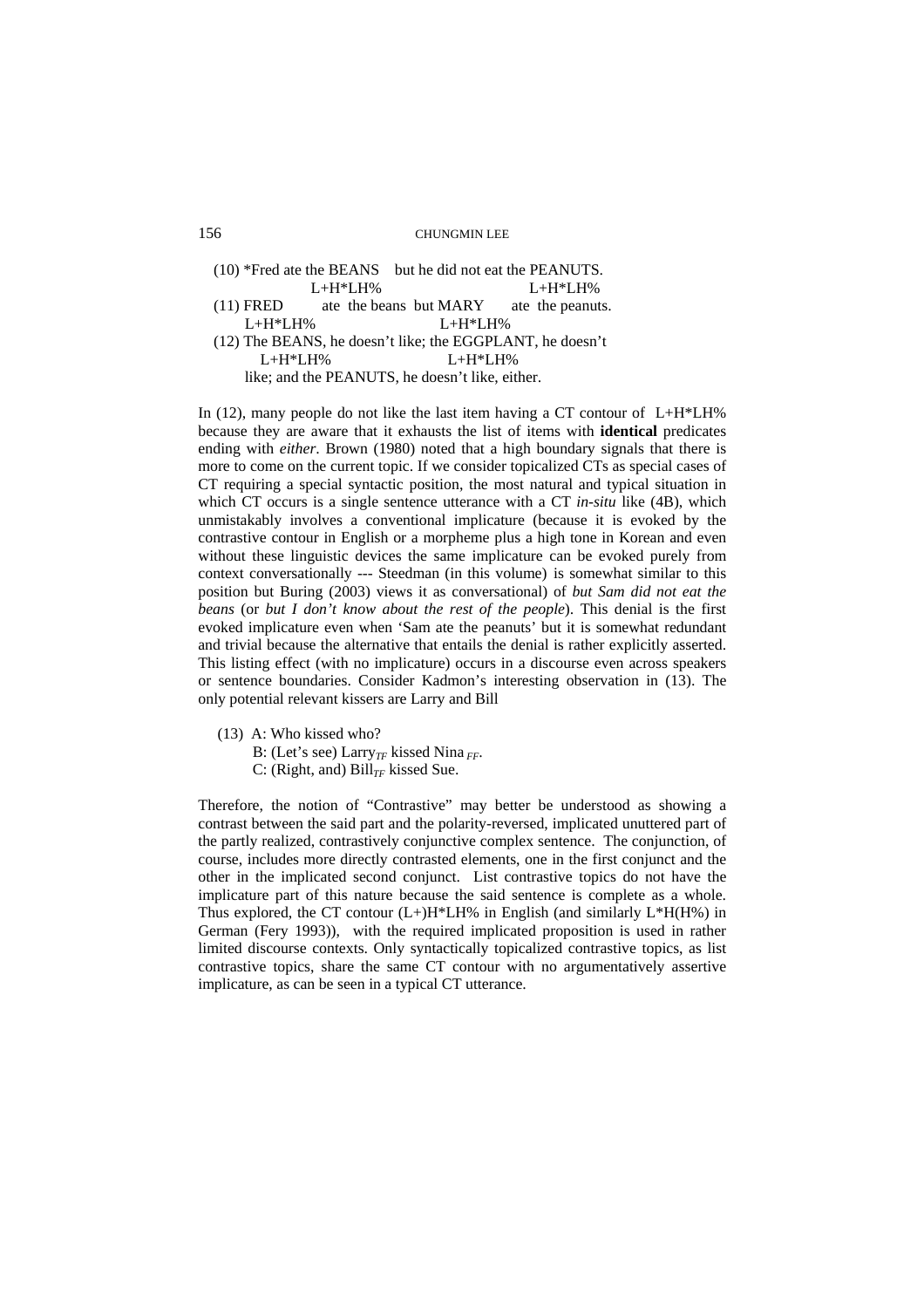#### *2.3. Contrastive Topic in Korean: Intonation*

CT in Korean remarkably shares a great deal of features witnessed in English. First, a typical CT with implicature requires the topic marker –*nun* and a high tone  $((L)H^*)$ . The topic marker *-nun* is shared by a non-contrastive Topic, as we have seen. Second, list contrastive topics do not show a high tone required for a typical CT, although it is marked by the same topic marker –*nun*. Let us first observe how sharply a CT contour in *Fig.* 2 is distinguished from the non-contrastive Topic pitch in *Fig.* 1.

(14) (After hearing that Inho didn't come, regarding his friend Yengswu) Yengswu-nun w-ass-e -CT come-PAST-DEC





 *Figure 2 Contrastive Topic* 

There is a sharp difference in pitch height between the Topic –*nun* (Fig. 1) (150 *hz*) and the CT –*nun* (Fig. 2) (over 200 *hz*). This is why I described the CT -*nun* phrase as (L)H $*(\%)$ . There occurs a direct rise from L on the final syllable of the nominal or other lexical constituent (CT target) to the CT marker –*nun*, a non-lexical function element, unlike in Indo-European languages (C. Lee 2000). This implies that contrastive accent and contour in Korean and English is different from other focus accents. In Japanese, according to Nakanishi (in this volume), a CT marker *wa*  from Subject in initial position does not seem to be high, but mid-sentential CT *wa*  is high in tone according to my fieldwork. The marker -*nun* shows phrasal boundaries, those of Intonational Phrase (IntP) or Accentual Phrase (AP)<sup>2</sup>. In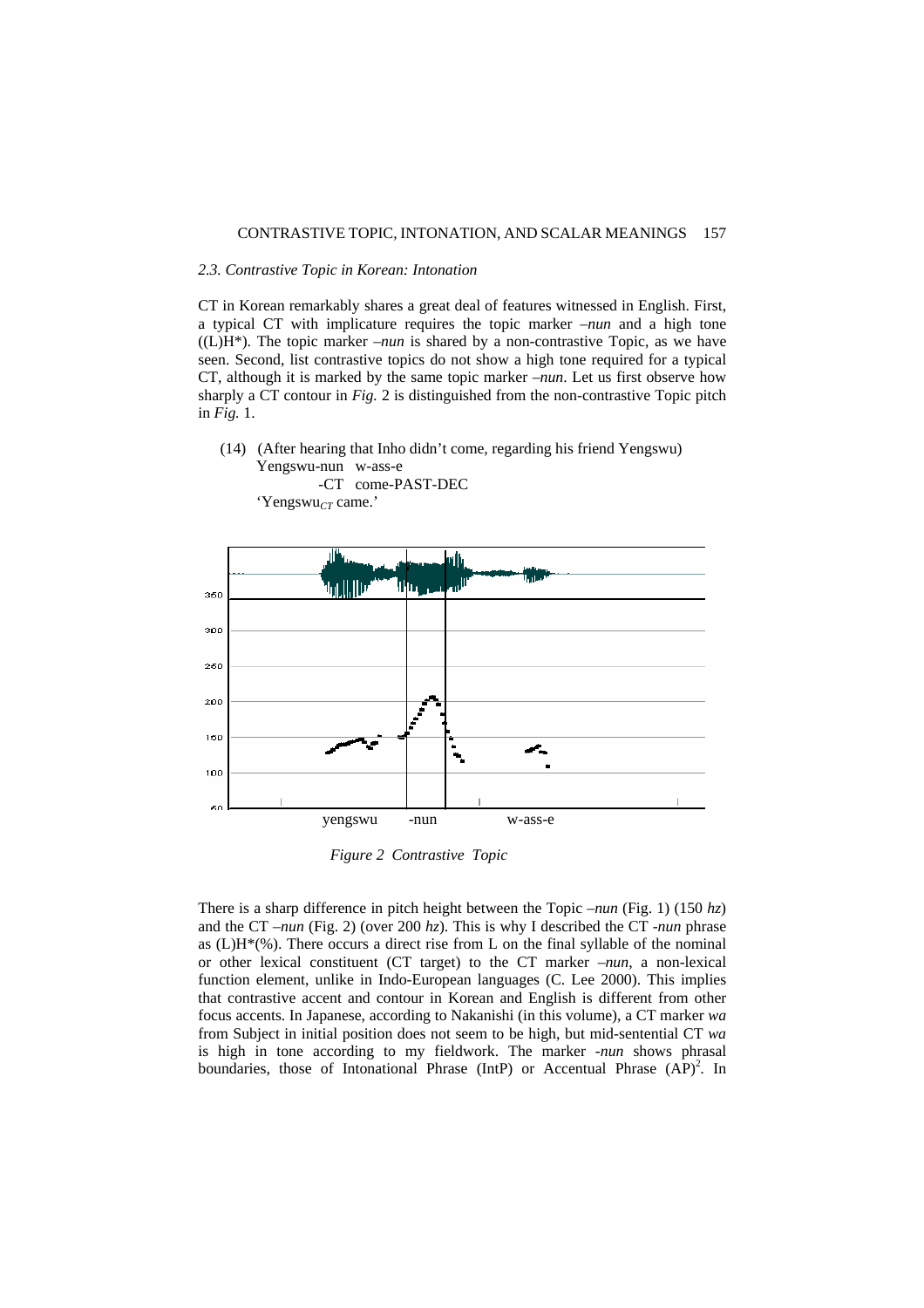naturally occurring speeches, non-contrastive Topic and list Topic are so low in pitch that marking H indiscriminately on their S-initial –*nun* in Jun's (1998) K-ToBI may have to be reconsidered, despite the tendency of LHLH AP in Korean. Because of the phrase-final rise, CT has nothing to do with dephrasing effect witnessed in (non-phrase-final) Focus elements (Jun 1993). Therefore, Focus may follow it. Dephrasing is analogous to de-accenting in English (Pierrehumbert 1980), e.g. Q: Who did Anna marry? A: (*Anna married*) *MANNY<sub>H\*LL%</sub>*. Because of the following Focus, backward deaccenting occurs and no pitch accent or boundary is marked on the string of the non-contrastive Topic and the verb in the background (a noncontrastive Topic given in Korean is similar, as in *Fig.* 1). Typologically, in Italian and Romanian given information is not de-accented, contrastively focused elements already lacking accent (Ladd 1996).CT –*nun* is also the longest in duration among different phrase final elements. In contrast to the high pitch of the above typical CT, observe the low pitches of the list contrastive topics in *Fig.* 3.

 (15) A: ai-tul-un myet haknyen –i-ci-yo children-TOP what grade –be-POLITE

'What grades are your children in?

B. kun ay nun sa-haknyen-i-ko cakun ay nun i-haknyen-i-ey-yo older one-ct  $4<sup>th</sup>$  grade-be-and younger one  $2<sup>nd</sup>$  grade-be-POLITE 'The older one is in  $4<sup>th</sup>$  grade and the younger one is in  $2<sup>nd</sup>$  grade.'



*Figure 3*. *List contrastive topics* 

## *2.4 Contrastive Topic to be Preceded by Potential Topic of Sum*

The crucial requirement of CT is that potential Topic of sum must precede or be assumed to precede it. If a sum is impossible, an entailing stronger element cannot be marked CT. Consider: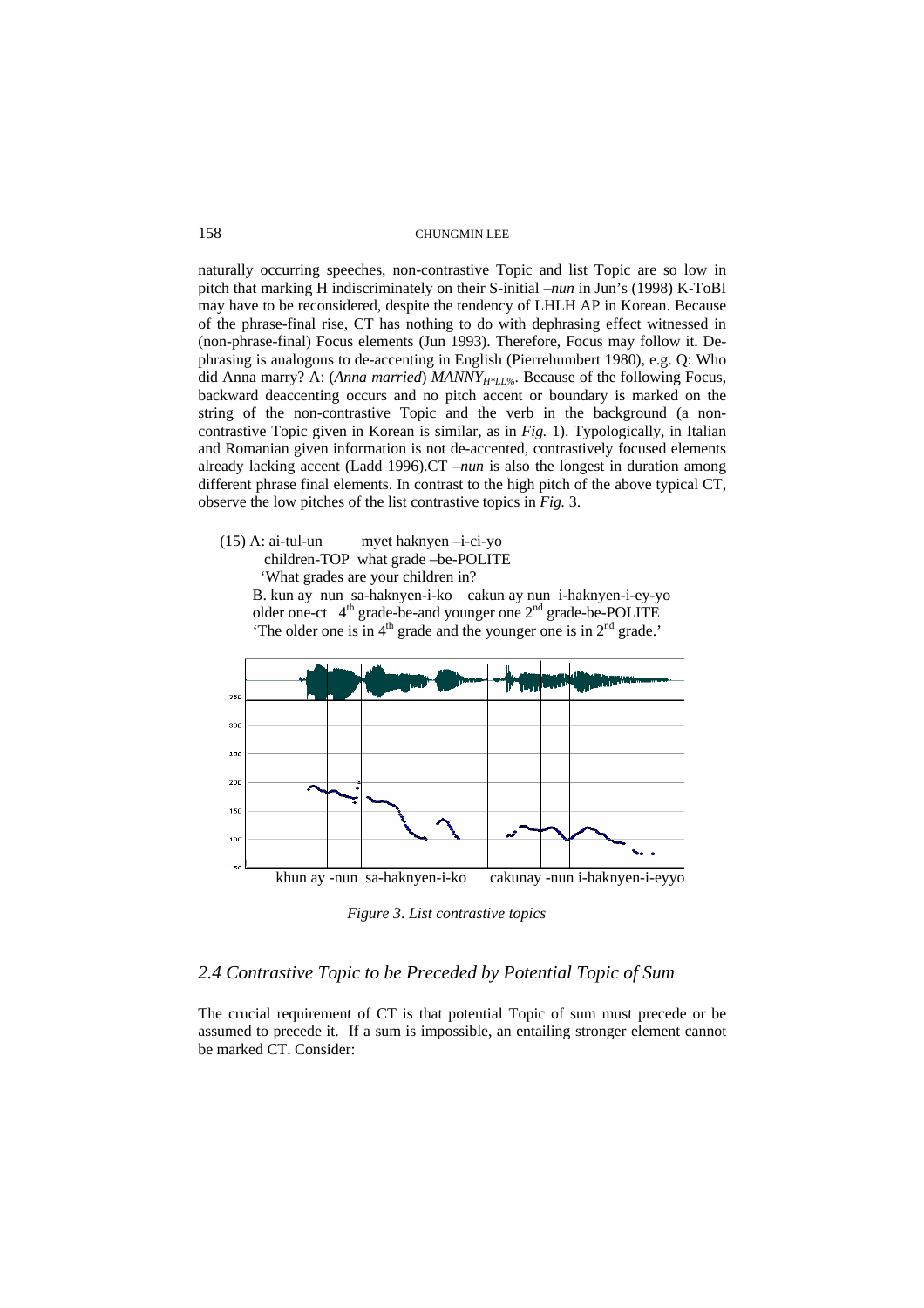(16) A: Did she give birth to a baby?

B: Yes, she got a daughter<sub>*F*</sub>.

B': #She got a daughter<sub>CT</sub>.

In a join semilattice, a (local) top type is entailed by its lower types in the ontological type/sort hierarchy, and thus 'given' (Schwarzschild (1999) by the latter if a lower type element occurs first, e.g. male/female→gendered, gorilla/ monkey→animal. Likewise, daughter/son→offspring (baby) but we cannot get the idea of sum in the situation of 'giving birth to a baby' in (16A). Therefore, a stronger *daughter* is informative and can be not CT-marked but F-marked or CFmarked (to be discussed shortly) because an assumed intervening direct question is an alternative disjunctive question, 'If yes, is it a daughter or son? If the question is (17A), we can get the notion of sum in *children* (or *babies*) and hence B.

(17) A: Do you have children?

B: I have sons<sub>CT</sub>.

If B's answer is 'Yes, I have  $sons_F$ ' then it is exhaustive (but still can have the conversational implicature of 'but I don't have daughters' from the context. Once (17B) is uttered, it by default evokes a scalar implicature and I say it is conventional because it has a special fall-rise pitch contour and is not readily cancellable without epistemic contradiction. Even an explicitly asserted proposition may at times be cancelled in a very roundabout way, with hedges and corrections. A conventional implicature may not be an exception to this kind of roundabout situation. The implicature of (17B) may initially be scalar with something like "But I don't have daughters and I am not totally satisfied with this,' tending to give more weight to 'daughters' on a pragmatically evoked scale. In a boy preference society, B's answer, *I have daughters* $_{CT}$ ' may evoke a reversed scale of {daughter < son}.

Often a question is used indirectly to induce the hearer's response on his/her possible involvement in the event in question. For instance, 'Who hit Mary?' Then, 'someone hit Mary' is derived as presupposition via existential closure of the interrogative (Karttunen 1977) such that  $\lambda p \exists x [p \& p=hit(x, m)]$ . Next, a question, "Did you and other people hit Mary?" is accommodated and  $I_{CT}$  didn't hit *her* is naturally interpreted; here, *I* has more weight than *other people* (Lee 2003).

#### 3. SCALAR MEANINGS

#### *3.1. Subtype Scalarity*

A 'coin/bill→money' situation (Lee 1999) evokes clearer scales. Although 'money' is a mass term, it can be partitioned into two equivalence classes: coins and bills. When asked, 'Do you have money?" A sum idea can be evoked because having both coins and bills at the same time is all right unlike in the 'baby birth' situation and a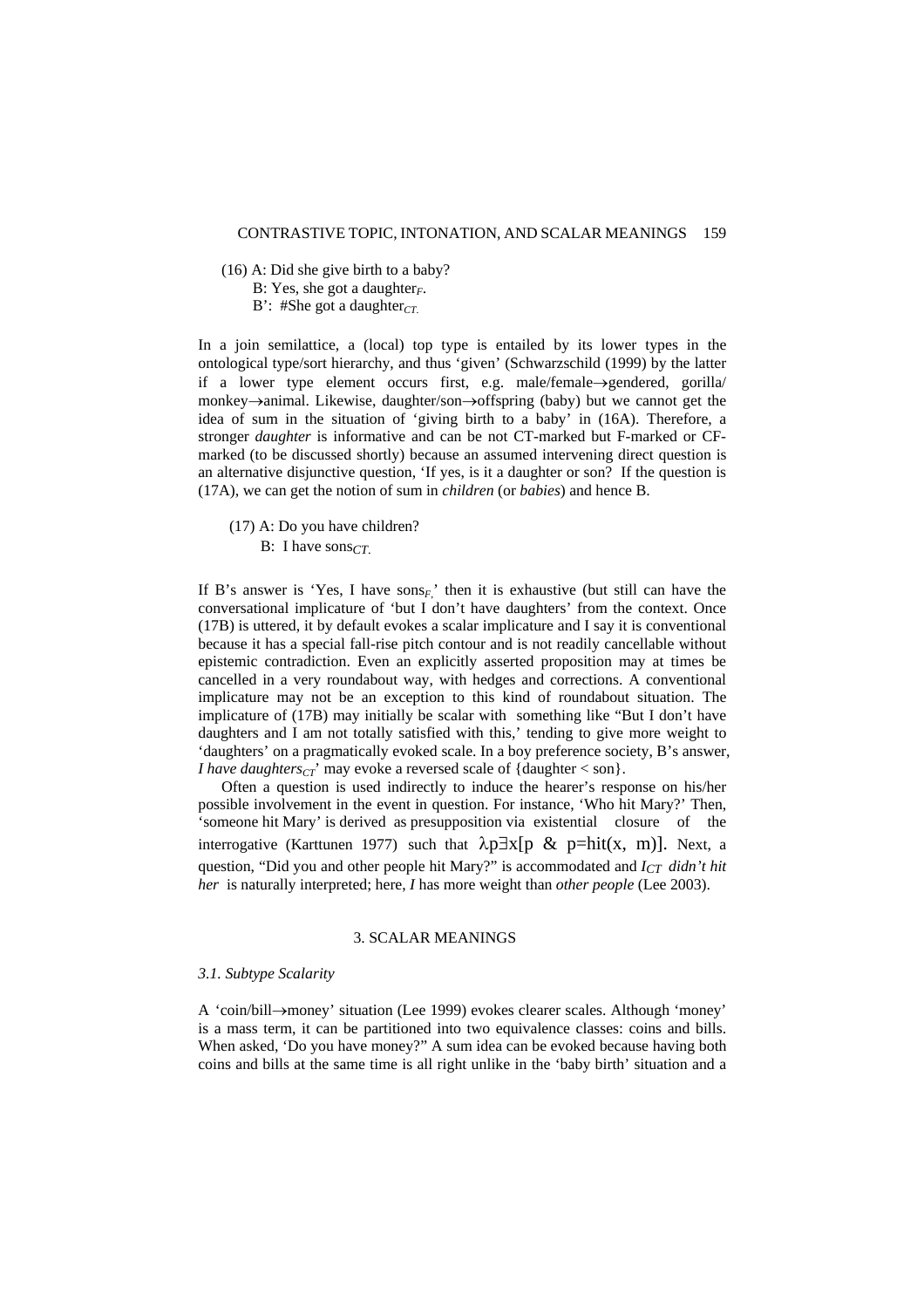typical answer can be  $(17a)$  on a contextual scale of  $\langle \text{coins, bills} \rangle$  (bills with greater weight) (in this situation (17b) is infelicitous), but in a very special context, e.g. getting on a bus,  $(17b)$  is possible, in an opposite scale  $\langle$ bills, coins $\rangle$  (coins with greater weight).

(17) a. I have coins<sub> $CT$ </sub>. b. I have bills $_{CT}$ 

My claim, then, is stronger than previous accounts in that scales are dually evoked in my account, first by the semantic relations of atom – sum, member – set, subset – superset, and subtype – type, and secondly by pragmatic ordering relations between alternative parts, *i.e.* atoms, members, subsets, and subtype elements, of larger units or wholes in the query, when individuals are discussed, as exemplified above ({coins < bills}, {daughter < son}. In other words, it is not a simple ordering of *money* – *coin*, *baby – daughter* as values in a basic scale ordered by a relation between type in the query and subtype in the reply. When the query is by sum and the reply is by subset or atom, the reply is not enough and generates the implicature of 'not sum' but the reply has affirmed the subset or atom already and it leads to 'not the rest or its relevant part' even conversationally without fall-rise. This kind of relation has been well explored by Ward and Hirschberg (1985), although they characterised fall-rise as implicating "uncertainty," which is general and somewhat vague but was called "conventional implicature.". They defined scale by poset (partially ordered set) and included in it hierarchical and linear orderings such as spatial or temporal orderings, stages of a process, and relationships of type/subtype, or part-whole, in addition to Ladd's (1980) hierarchical sets ordered from root to leaf. They givie a 'is a part of' relation by dissertation - first chapter - first half. They also provide a symmetric relation 'cousin of' creating oddness in fall-rise. One conjunct cannot be denied, with the other being affirmed, in 'I am John's cousin and he is mine' in my account. Consider their example:

 (18) A: Are you John's cousin? B: #He's  $\sim$  mine/.

The same kind of relation, which may be termed as an abstract LARGER THAN relation, holds in Topic formation: the Topic denotation must be LARGER THAN its parts and the parts again are ordered in the same way LARGER first in the multiple nominative/accusative case construction and only the largest can be Topic (Lee 1989, 1994?). In (19), where 'elephants' are larger than their parts 'noses' and comes first, forming a Topic, as in (a), and if the part nominal 'noses' takes a topic marker it comes to function as a CT, as in (b), implicating 'but not other parts' or 'but they do not smell well.' If the Topic marker in the initial position is replaced by the nominative marker, the nominal is focused, as in (c).

(19) a. khokkiri-nun kho-ka kil-ta elephant-TOP nose-NOM long-DEC '(As for) Elephants, their noses are long.'

.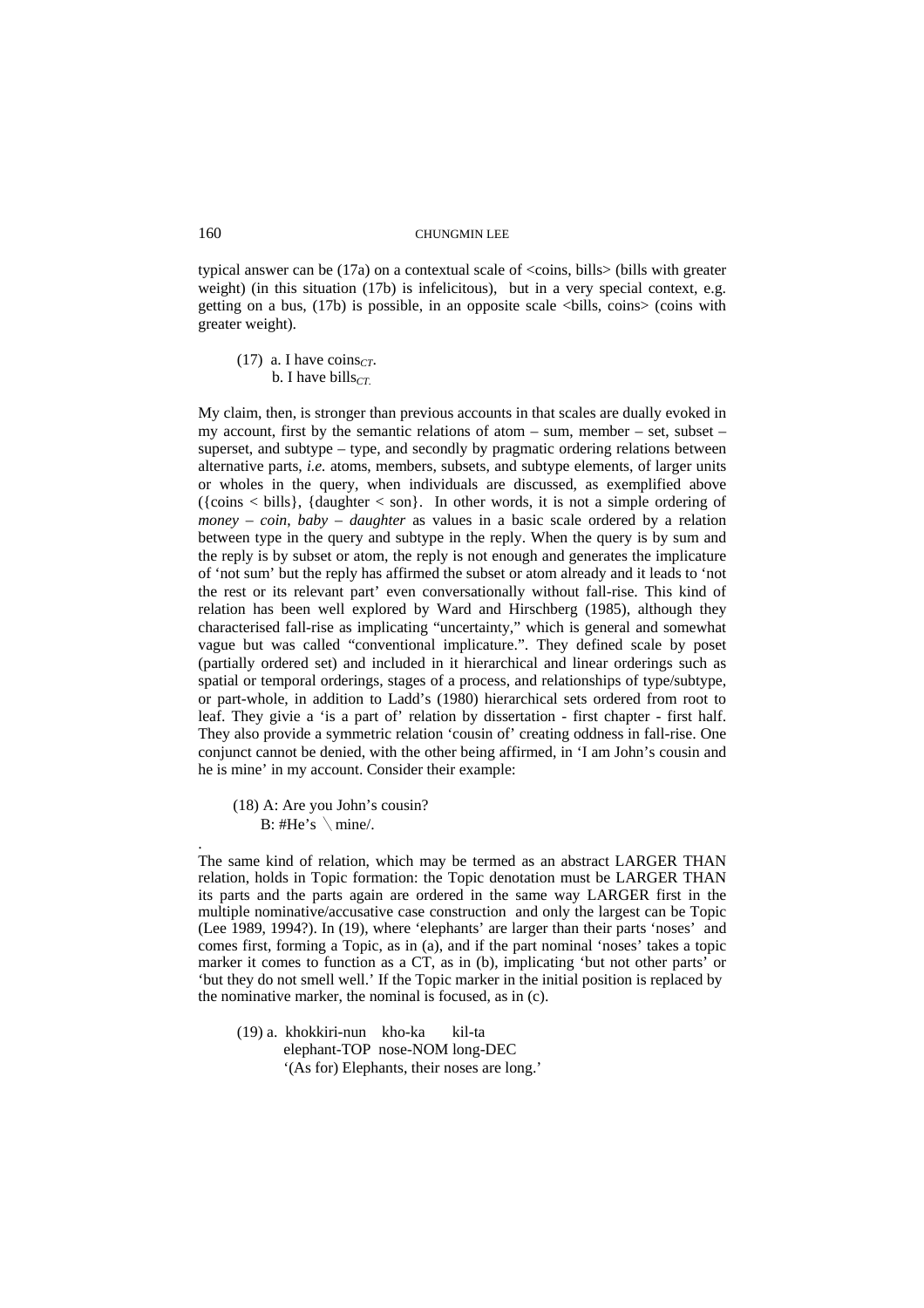b. khokkiri-nun kho-**nun** kil-ta elephan -TOP nose -CT long-DEC '(As for) Elephants, their noses are long but ---.' c. khokkiri-ka kho-ka kil-ta elephant-NOM(FOC) nose-NOM long-DEC 'It is elephants whose noses are long.'

My further claim is that the lower line sister alternatives in hierarchies may typically form scales in CT. A typical CT with an appropriate contour evokes a scalar implicature conventionally by default but a list alternatives reading may be forced by certain nominals in certain contexts. Consider further examples by them:

 (20) A: Is she taking any medication? B: \Vi/tamines. (21) A: Are you a doctor? B: I have a Ph.  $\Box$ D/.

In (20B) a stronger kind of medication is denied and in (21) 'a medical doctor,' which has more weight on that particular pragmatic scale, may be denied. fn Note that Ladd's (1980) following example shows that there is a whole-part (poset) relation between the locations in (A) and (B), unlike in (A) and (C). B does not agree, denying the wider range, whereas C agrees with A's claim strongly, leaving no room for skepticism. .

 (22) A: Harry's the biggest fool in the state of New York. B: In ITHAC $A_{CT}$ , maybe. C: In THE WHOLE WORLD*F*, maybe.

Consider van Rooy's (2002) example of scalar interpretation of nominals. He does not introduce fall-rise here.

 (23) Q: Which Beatle's autograph do you have? A: George Harrison's. ~> ¬John Lennon's, though ◇Ringo Star's "Standard" partition: 4 Beatles  $\sim$  > 16 cells. Autographic prestige: Star < Harrison < {Lennon, McCartny}

Van Rooy does not distinguish between a semantic scale arising from the hierarchy of the sum of Beatles' autographs (this must be posited in the assumed query preceding (19Q)) and the individual Beatles' autographs and a pragmatic scale arising from different weights among different alternative Beatles. He addresses the latter type of scale. Without any CT contour on (22A), it may have an exhaustive interpretation with "standard" partition and list reading, evoking no particular scale among alternative Beatles. Herburger (2000) also indicates that "When a fall contour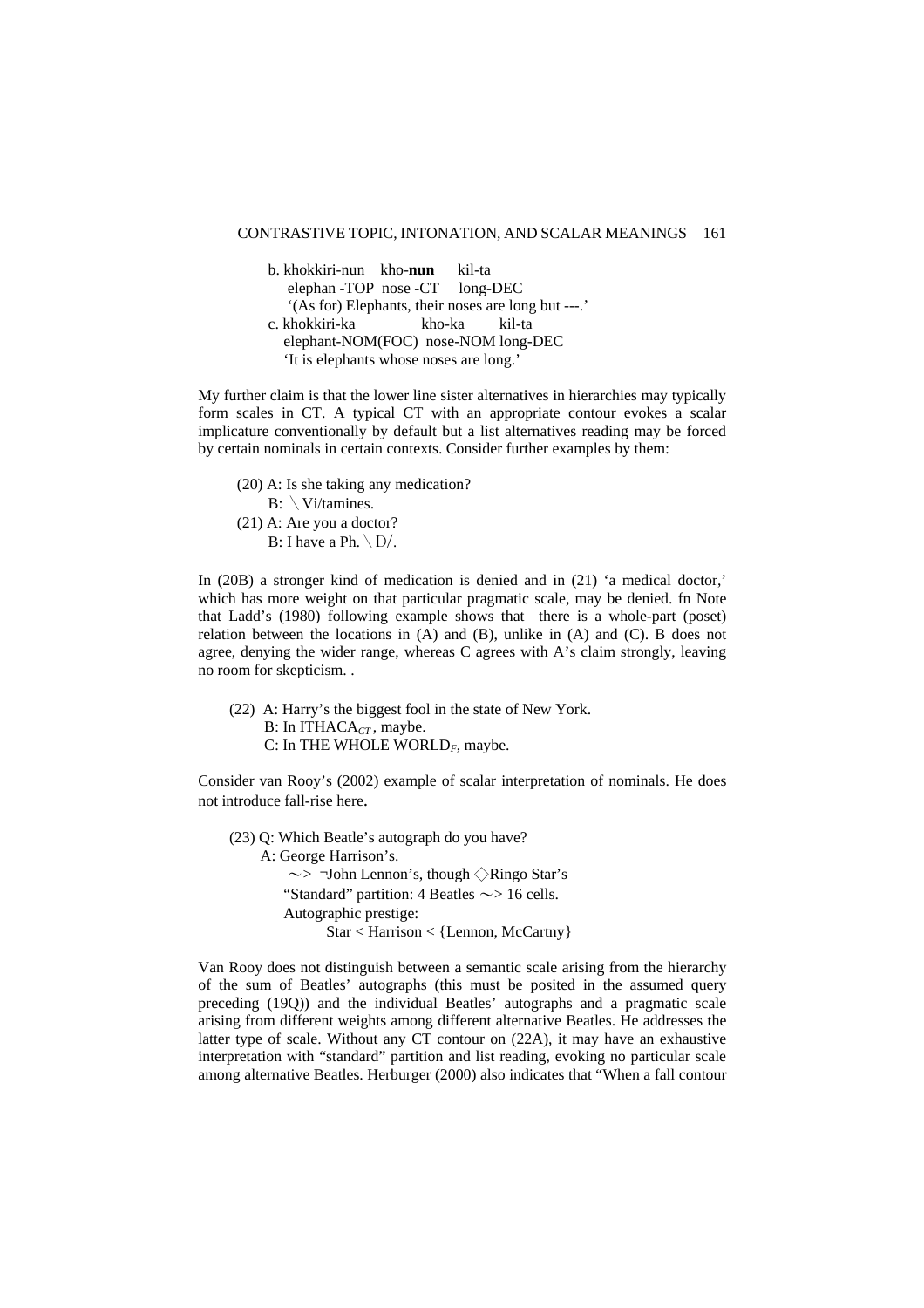on free focus is changed to fall-rise, a resulting "at least" interpretation undermines the exhaustivity of focus." Alternatively, it can have a conversational scalar implicature shown above, based on the given prestige scale in the context. If we use the Contrastive (fall-rise) Contour on the answer "George Harrison's," preferably with the question 'Do you have John Lennon's autograph?' the scalar implicature is unmistakable and because of the linguistic device used (a contrastive pitch contour in English or a morpheme  $+$  a high tone in Korean) it is a conventional implicature. Even without this contour or morpheme, the answer can have a conversational implicature, depending on contexts or can be free of it, exhaustively interpreted. Evolutionarily, those particular prosodic or morphological devices seem to have come to regularly license fairly predictable Contrastive Topic meanings associated with them from relevant contexts. The unuttered meanings of Contrastive Topic developed from conversational implicatures arising without such special devices and still co-exist with them. In a nutshell, Contrastive Topic is employed to convey this kind of implicature, concessively admitting the uttered proposition.

What happens when an answer is uttered negatively with a CT? Let us consider the following dialogue situation: The potential Topic of sum is given in the query (Q) and the answer (A) is negatively uttered with a CT *John Lennon's*, which may be located highest in a scale of prestige. This pragmatic scale may be the speaker's presupposition or accommodated by the hearer's scalar reply.

 (24 ) Q. Do you have Beatles' autographs? A. I don't have John Lennon's *CT.*

Then, its conventional implicature is polarity reversed, *i.e.* affirmative but the value of weight not higher than the given value but lower than it. Therefore, the implicature in the given context turns out to be "But I have other Beatles' (weaker than John Lennon in the scale of prestige) autographs." Often the context is limited than this, *e.g.* the speaker knows whether the hearer has Lennon's and McCartny's and he/she knows that the hearer knows the speaker's knowing of the fact and asks, "Do you have Harrison's autograph?" The reply is "I don't have Harrison's *CT* . Then the relevant value element is the lower one: Harrison's, generating the implicature of "I don't have Star's." This is the opposite of what happened in (24), where an affirmative CT reply is uttered.

Now a generalization follows: if a sentence with a CT is uttered (as a reply), contrastively ("but") a polarity-reversed proposition with an alternative value greater, if the reply is positive, and less, if the reply is negative, than the CT denotation, in the pragmatic scale.

Next, let us turn to what kinds of categories can be marked CT. In Korean (and presumably crosslinguistically), basically most categories may be marked CT including adverbs. In Korean, however, prenominal quantifying Determiners such as *motun* 'all' cannot be marked CT, unlike in English. Instead, their adverbial forms (*motu, ta* 'all') can. In (25), an adverb *cal* 'well' has been marked CT and a very high tone far over 200  $hz$  is noticed in *Fig.* 5. (25) is negative and an affirmative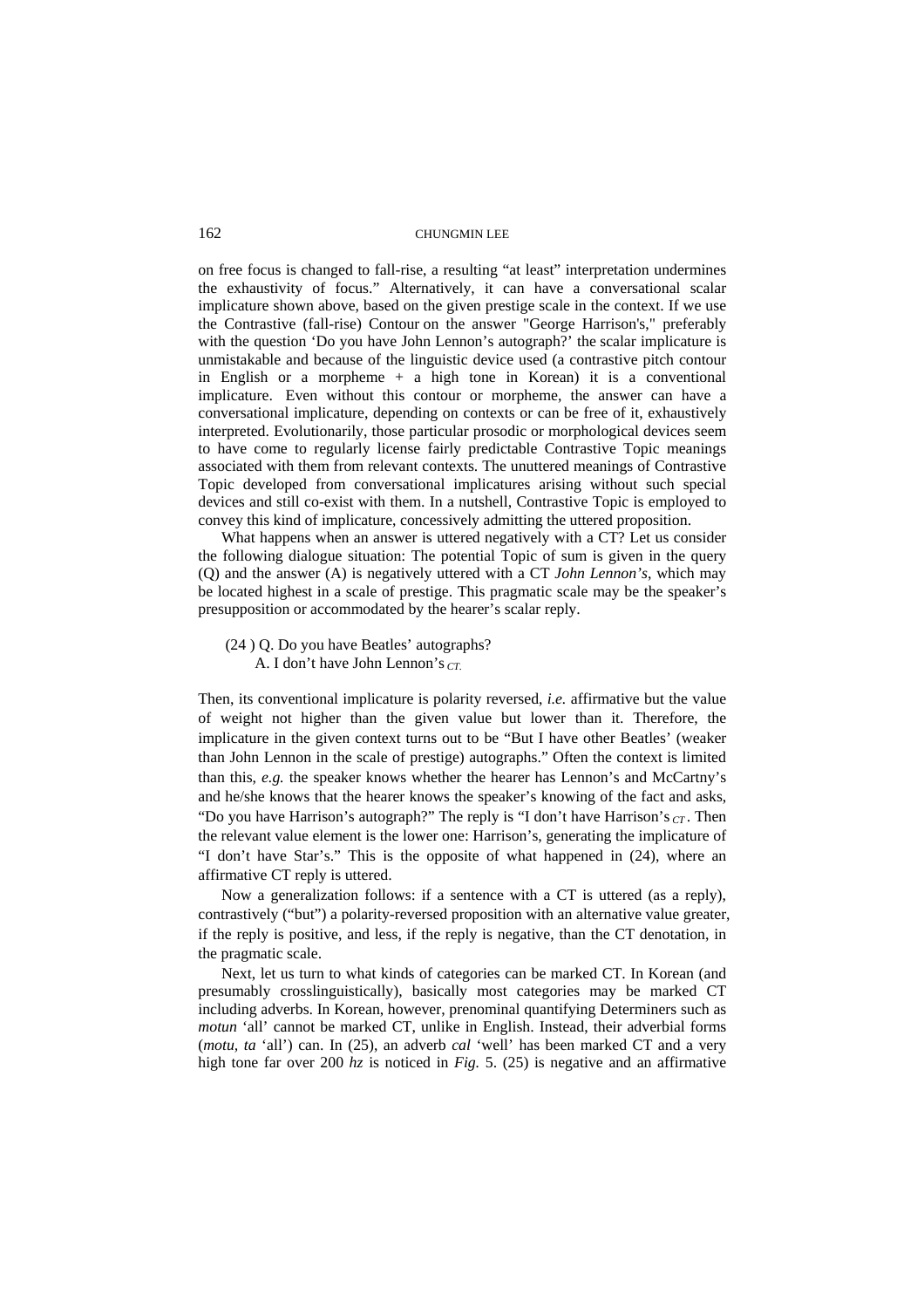proposition with a weaker value than 'well' in the scale is implicated, such as 'but I know a little bit.' This is sharply distinguished from an utterance without CTmarking: *cal molla* 'I don't know it well,' 'I am not quite sure,' which can be used when the speaker knows (almost) nothing about it. Chierchia (2002) discusses a similar, interesting point but does not have the idea of CT at all when it is required. Observe:



*Figure 5. Adverb CT* 

Nominals in all grammatical relations or positions take CT in Korean including object CT, as in (26) and *Fig.* 6. An object CT fronted to the initial position of a sentence tends to be more topical passively with wide scope than that *in situ*.

 (26) . sakwa –**nun** mek –ess- eyo apple -CT eat-PAST-DEC '(I) ate apples.' (with a null Topic) -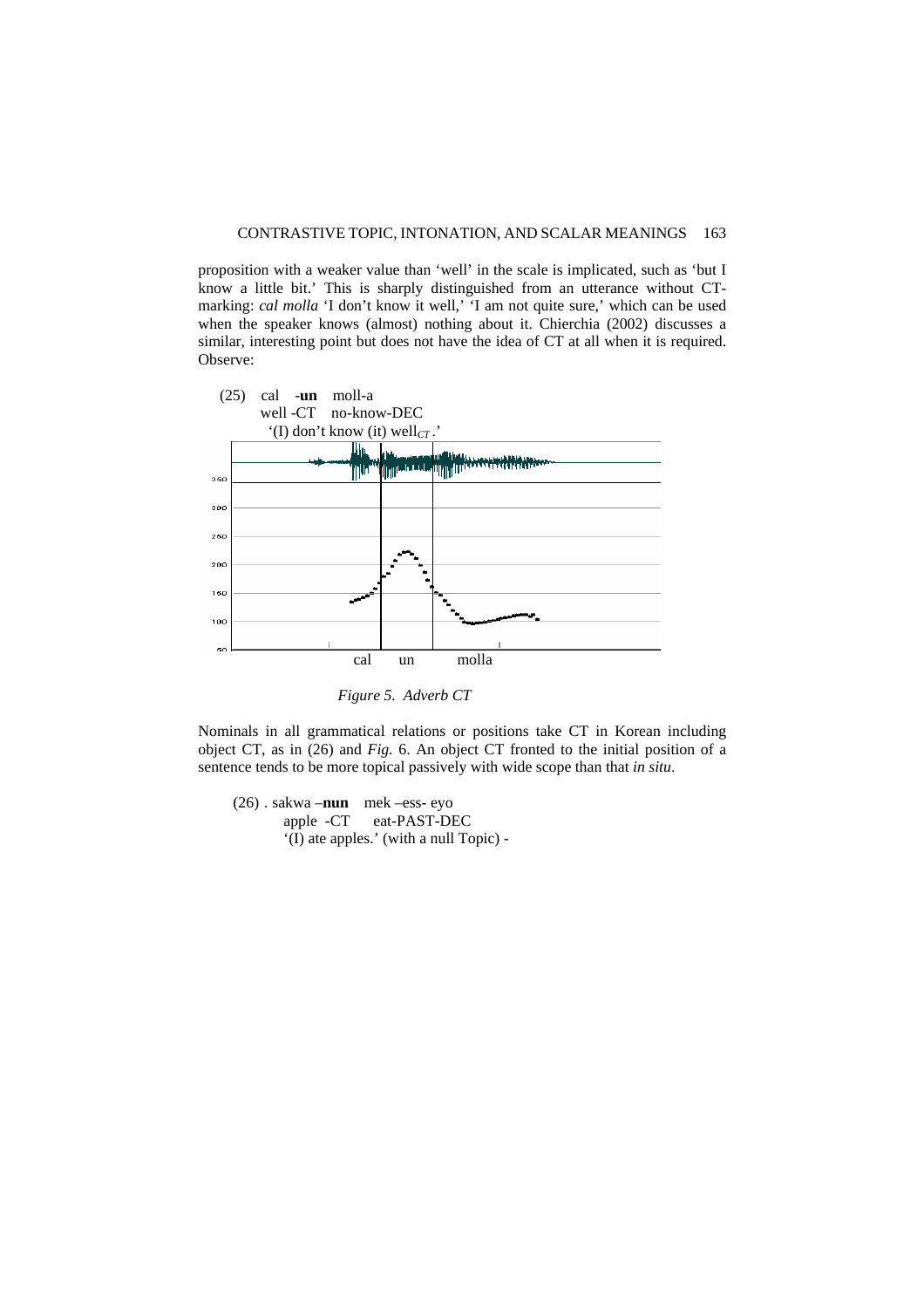164 CHUNGMIN LEE



 *Figure 6. Object CT* 

Nominals with the Possessive marker –*uy* following cannot take the CT marker neither after the nominals nor after  $-u$ y. Only predicatively used categories can take CT (introducing the Nominalizer  $-ki$  in the prenominal modifier position, e.g. *yeyppu-ki-nun ha-n sonye* 'A pretty<sub>*CT*</sub> girl.' A postpositional phrase of DP + P takes the CT marker after P but not after DP. *Ku ai-nun* [*cip*'house'*-eyse*'at'*-nun*] *nul wun-ta* 'That child cries always at home.' Contrastive Predicate Topic will be discussed shortly. Hedberg's (2003) example *He hasn't*  $(H^*)$  done *anything*  $(L+H^*)$ *extraordinary.*( $L+H^*LH\%$ ) [4/27/01] shows a modifier CT in a negative sentence and evokes an affirmative implicature with a lower value such as he may have done something ordinary. Its correspondence in Korean gets CT-marking with –*nun* on the nominal *kes* 'thing,' but the CT-marking is associated with the modifier *thekpyeha-n* triggers its alternatives. This is a CT and it seems that she departed from assigning a "Contrastive Focus" to this fall-rise case (Hedberg *et al* in this volume).

Let us further consider what types of sentences license CT in general. A simple declarative sentence is a typical type and an interrogative sentence in Korean is another. I demonstrated elsewhere (Lee 2002, etc) that in most languages CT is licensed in relative and subordinate clauses, though restrictively crosslinguistically, but that occurrence of non-contrastive Topic is impossible in Korean because the relative clause head nominal comes through Topic in the relative clause during relativization (Lee 1973) (and in Japanese as well). Complement clauses license CT in them easily crosslinguistically, as in (27b).

(27) a. John knows a song that MARY*CT* sings well (from Subject) b. John knows that MARY*CT* sings the song well.

In Korean, a whole complement clause can take CT before a main clause attitude or communication verb and it can be focally associated with either the predicate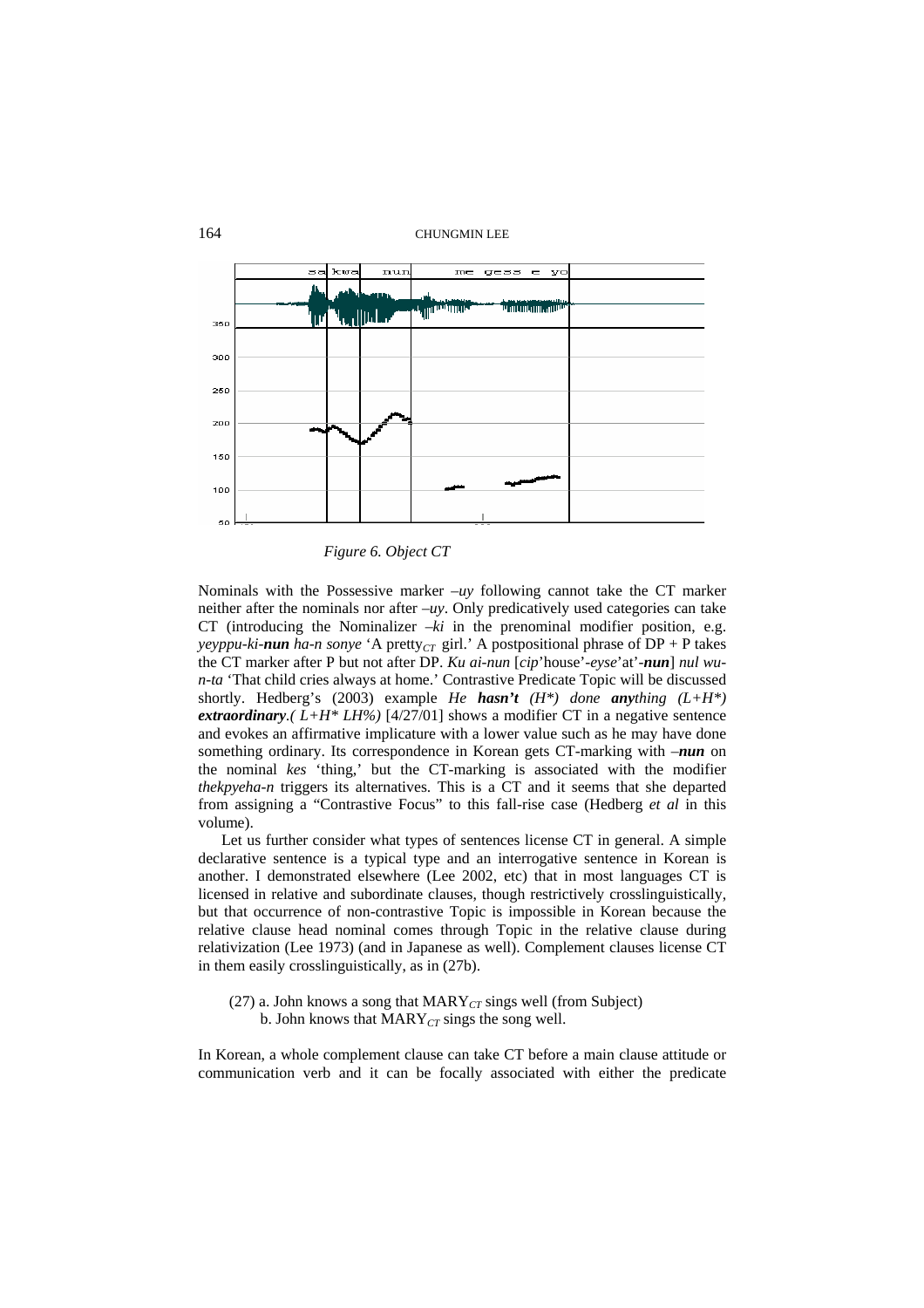(preferred) or the subject of the complement clause. Because (28) is negative, an affirmative proposition with a weaker predicate in the scale than the complement predicate 'right' is conventionally implicated. Observe:

 (28) Yumi-nun ku–ka olh -ta -ko -**nun** po-ci anh-nun-ta -TOP he-NOM right-DEC-COMP-CT think not 'Yumi does not think [that he is right] *CT*.'

The contrastively implicated proposition may be 'But Yumi thinks that he's got a point.'

Crosslinguistically, in English, German, and Korean, the pitch accent for (information) Focus,  $H^*(L)$ , is distinct from the one for CT, roughly  $(L(+)H^*(-))$ , whereas in Finnish and Norwegian, Focus and CT are not so distinct prosodically (Vallduví and Vilkuna (1998:89), Fretheim (1992), Gundel (2002)).

# 4. CONTRASTIVE TOPIC AS A NARROW-SCOPE-BEARER?

In Korean, CT-marked universal quantifiers, universally quantifying time, degree and frequency adverbials as well as positively quantifying adverbials such as 'often'(*cacu-nun*), 'much/many' (*manhi-nun*) always take narrow-scope over negation. Observe:

| $(29)$ ta <b>nun</b>  | an  | mek-ess-e    |
|-----------------------|-----|--------------|
| all –CT               | not | eat-PAST-DEC |
| '(I) didn't eat all.' |     |              |
| $(30)$ ta             | an  | mek-ess-e    |
| all –CT               | not | eat-PAST-DEC |
|                       |     |              |

In (29), the CT marker is attached to the universal quantifier (originally adverb 'completely') and we can see the high pitch of the CT marker –*nun* in Fig. 4 and in (30) the CT marker has been deleted but its tone has been preserved and there is a rising tone from *ta* 'all' to *an* 'not' because of the compensatory high tone coming from the deleted CT marker, as in Fig. 5. Thus it is noted that the CT marker is deletable, just as the non-contrastive Topic marker is, whereas the CT high tone, which is largely responsible for the focality in CT, is not. Thus (29) and (30) are identical in interpretation with the narrow-scope CT or wide- scope negation. Compare it with the pitch track of a negative sentence with no CT marker or its compensatory tone *ta an wasse* 'All didn't come' in Fig. 6.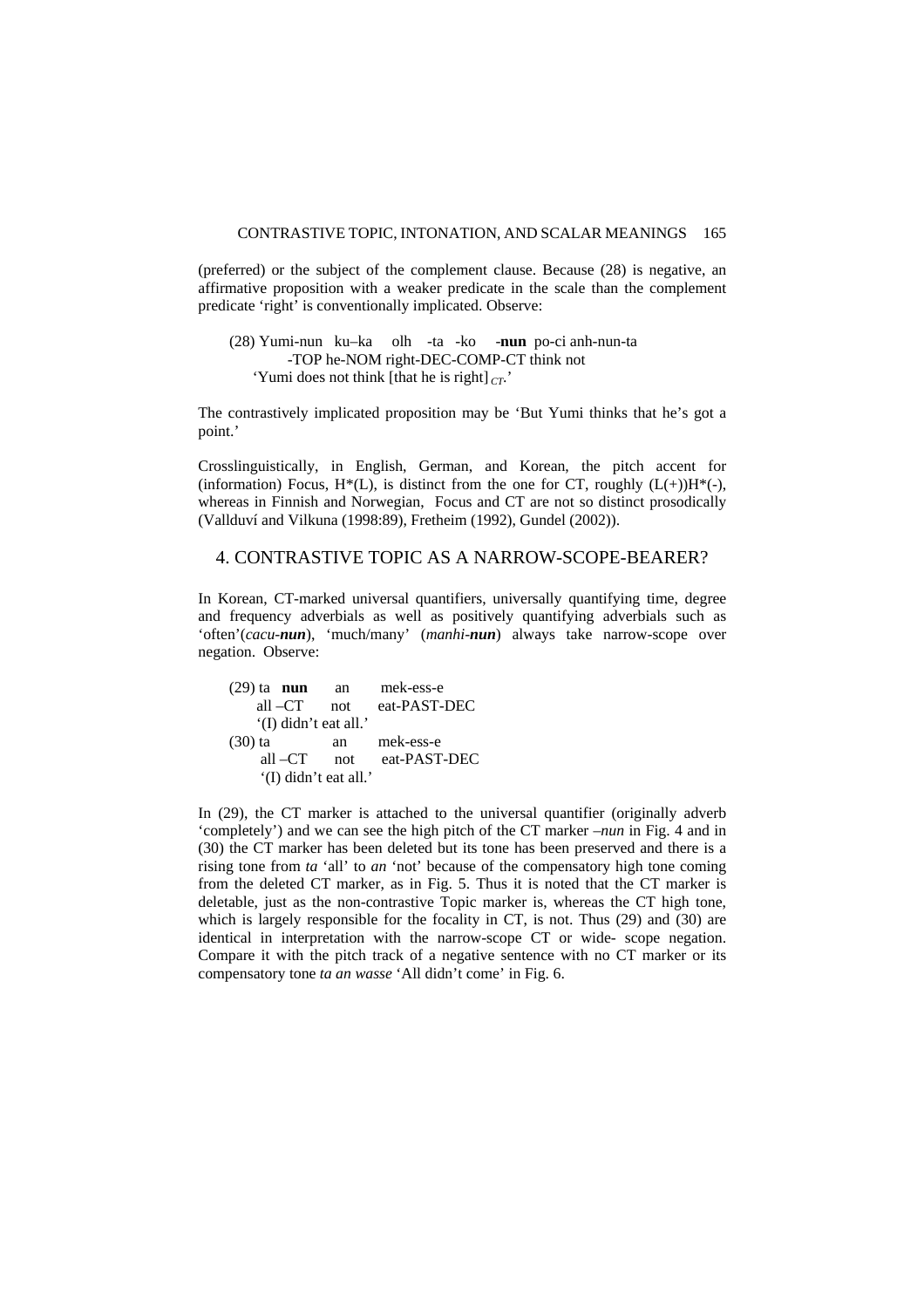

*Fig. 4 Universal Quantifier with CT marker in Negation*



*Fig. 5 Universal Quantifier with Compensatory Tone in Negation* 



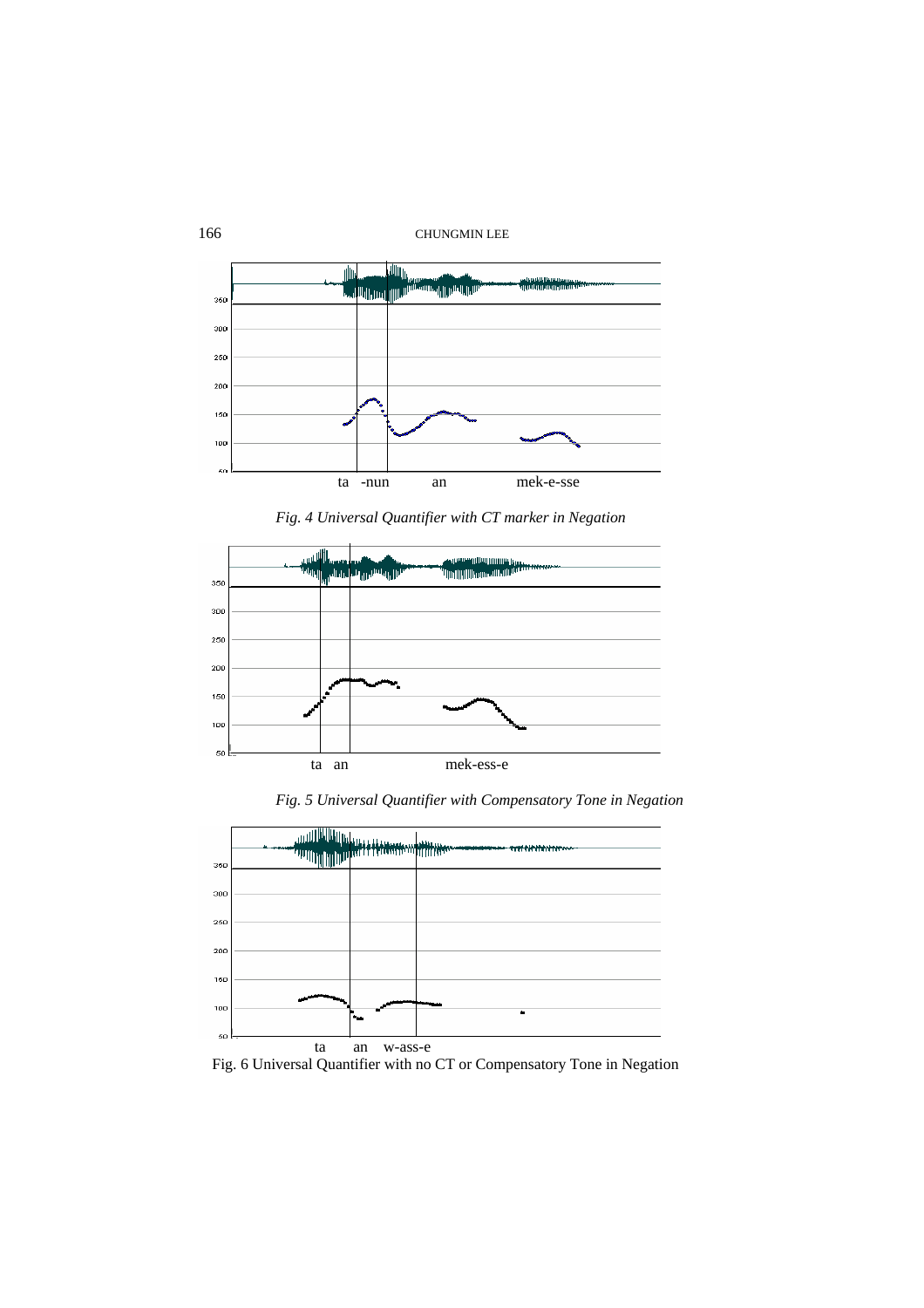Ladd (1980) and Jackendoff (1972) claim that fall-rise forces a narrow-scope reading in (31) and (32) also in English.

- $(31)$  \ All/ the men didn't go.
- (32) I didn't see  $\setminus$  all/ of the men.

Suppose (31) is interpreted as  $\forall \neg$ , then *all* is exhaustive and  $\neg$  *go* and there is no continuation to a contrasted proposition with weaker affirmation (see (30) above) 'but some men went,' etc. The same applies to (32). Therefore, there is no scope ambiguity in (31) and (32). Consider, however, the 'ambiguity' between the narrowscope CT and wide-scope CT reading in (32) in English advocated by Buring (1999), Kadmon (2001).

(32) Two thirds $_{CT}$  of the politicians are not corrupt.

- a.  $\neg$  2/3
- b.  $2/3 \neg$  (not easy with fall-rise)

In (a), a typical CT reading of scalar, nonspecific, non-partition cardinality is given. Roughly, (32), on this reading, is 'it is not the case that up to two thirds of the politicians are corrupt but a little less than that may be corrupt.' This reading is denial of the other party's high value assertion, implicating a low value affirmation on the scale. In (b), on the other hand, a topicalized partition reading is given and this reading of (32) is roughly 'two thirds of the politicians are non-corrupt (and one third may be corrupt.)' The latter reading is similar to a Topic reading, in which no fall-rise is required. I claim that there occurs a topicalization effect for wide-scope CT. This also occurs in Korean in the Topic position. Consider Korean. (33) is ambiguous but a CT in the object position in (34) is not:

(33) cengchika-euy sam-pwun-euy i-**nun** pwuphay-ha-ci anh-ass-ta.

-of 2-CT corrupt was– not -DEC

Two thirds $_{CT}$  of the politicians are not corrupt.'

- a.  $\sim$  2/3 (non-partition, less than 2/3 corrupt by polarity reversal affirmative weaker value implicature)
- b.  $2/3 \rightarrow$  (partition, the rest=1/3 corrupt by implicature)

(34) euysa-euy sam-pwun-euy i-**nun** hayko-ha-ci anh-ass-ta.

doctor-of 3 –minute-of 2-CT corrupt was– not DEC

'(The Government) did not fire two thirds of the doctors.'

- a.  $\sim$  2/3 (non-partition, with an assumed null or realized Topic in the initial position)
- b. (i)  $\sim$  2/3 (non-partition, with a subject 'the Government' after the CT phrase inserted and the CT high tone contour)
	- (ii)  $2/3$  ¬Focal subject;  $2/3$  ¬Focal verb;  $2/3$  ¬ (partition, with a subject, say, 'the Government' inserted after the CT phrase and a CT high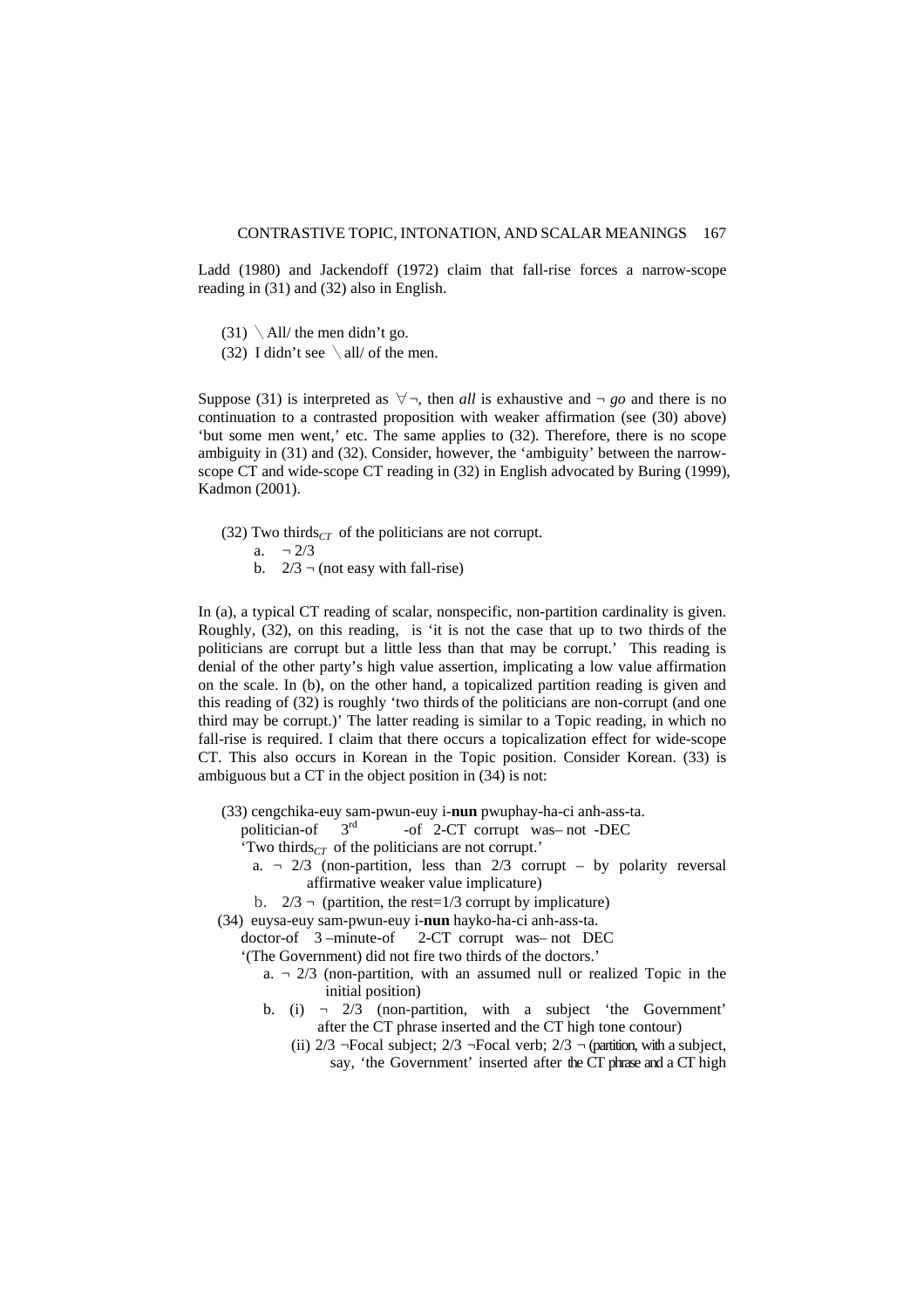tone which tends to be low) (with constituent negation on focused subject or predicate, evoked by Contrastive Predicate Topic)

c.  $2/3 \neg$  (Topic reading with TOP marking and no high tone, partition, specific, the rest  $= 1/3$  may be fired) (this reading is also possible with the Topic phrase with a low tone in the original object position) (constituent negation readings evoked by Contrastive Predicate Topic as in (bii) are also possible)

Exactly parallel readings evolve in English; the  $2/3$   $\lnot$  reading in (32) is a topicalization effect and a non-scalar partition is denoted. Consider an object CT. In  $(35)$ ,  $\neg$  2/3 seems natural. The Government did not fire up to 2/3. So, '---fired less than two thirds' is implicated. .

(35) The Government did not fire two thirds $_{CT}$  of the doctors. (With contrastive fall-rise contour on 'two thirds')

How about the same object CT in the topicalized position?

(36) Two thirds $_{CT}$  of the doctors the Government did not fire. (With contrastive fall-rise contour on 'two thirds')

In this position, both a partition reading with topicalization effect (with constituent negation possibilities as in Korean) and a scalar non- partition reading seem to be available.

We can now see that fall-rise (in CT) in fact forces a narrow scope reading, which is scalar, both in Korean and in English. A non-scalar partition reading is a consequent of topicalization effect.

When CT follows a scope-bearing element such as a quantified, focal expression, it shows narrow scope over the scope-bearing element. Observe:

(37) motu-ka/nwukwuna-ka sakwa sey kay –**nun** mek-ess-ta all-NOM/everyone-NOM apple three CL-CT ate 'Everyone ate three apples<sub>*CT*</sub>.'  $\forall$  >  $\exists$ <sub>3</sub> (CL=Classifier)

The CT expression has narrow scope with respect to the preceding universal quantifier in (37) with the meaning of 'at least three *but not more than three* apples.' It has the same effect of having a distributive marker –*ssik* 'each' attached to the numeral classifier (*sey kay-ssik-un*). When the CT phrase is scrambled to the initial position of the sentence, it still predominantly keeps narrow scope but opens the possibility of wide scope rather marginally. Even when it comes to have wide scope reading, 'three apples as a whole' is contrasted with other alternatives. Consider:

(38) sakwa sey kay –**nun** motu-ka/nwukwuna-ka mek-ess-ta apple three CL-CT all-NOM/everyone-NOM ate 'Everyone ate three apples<sub>*CT*</sub>.'  $\exists_3 < \forall$  ( $\exists_3 > \forall$ )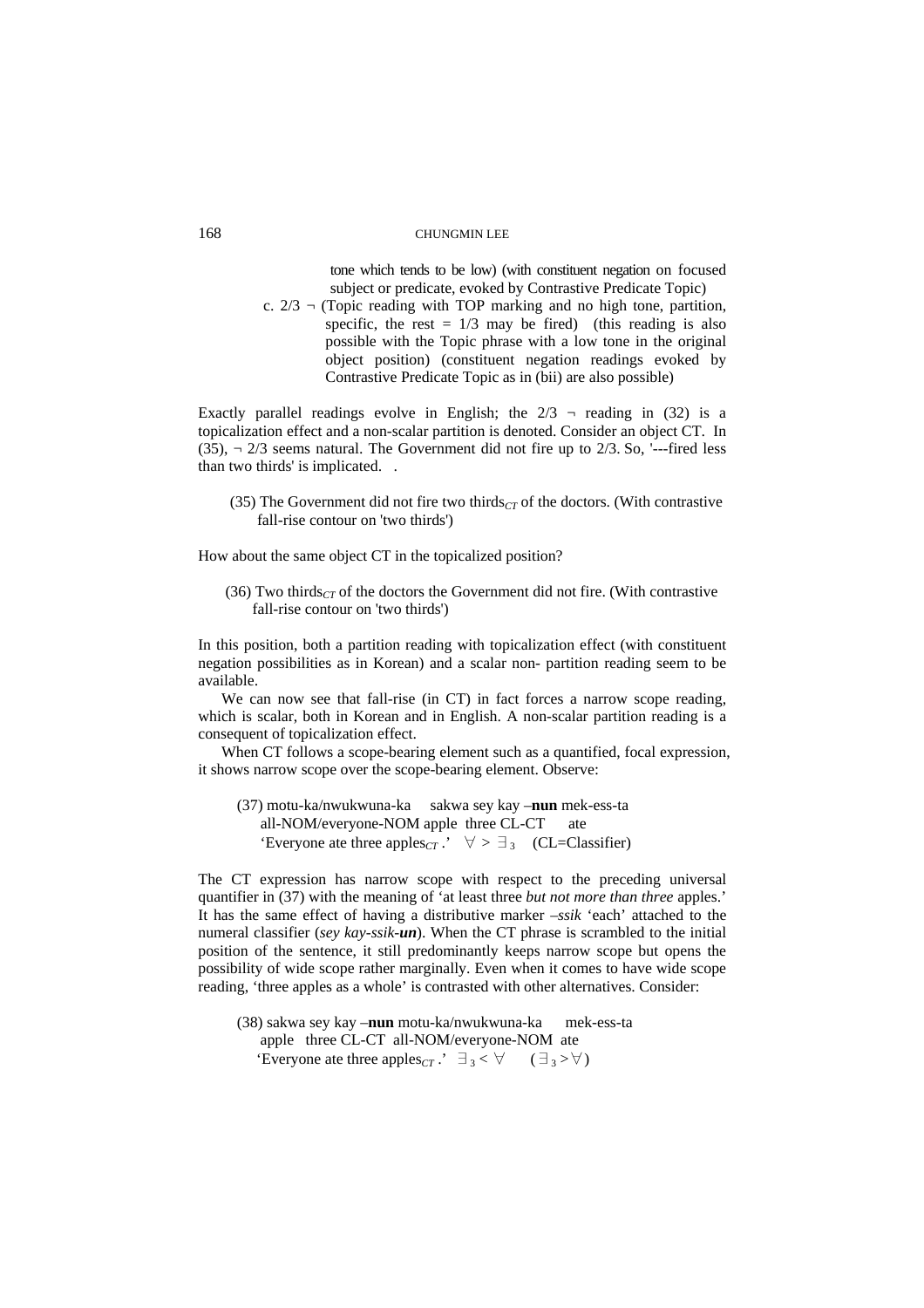A Focus phrase *Yumi-man-i* 'Yumi-only-NOM' can replace the universal quantifier phrases in (37) and (38), seemingly preserving the same scope relations. In particular, if the CT phrase in (38) is replaced by the [*sakwa-rul sey kay-nun*] 'apple-ACC 3-CL-CT,' then the narrow scope of CT is unmistakable, although the acceptability of the S slightly aggravates; this case-marker-intervening construction lacks specificity. Also, in (//) if the predicate has a modal expression such as 'can' and 'will,' the CT narrow scope is unmistakable. If the ACC marker –*rul* replaces the CT marker -*nun* in those sentences, both sentences get an ambiguous scope relation.

This tendency of CT narrow scope is also reported in the CT initial position in Hungarian (Gyuris 2004).

## 5. CONTRASTIVE PREDICATE TOPIC

#### *5.1. Scalarity of Contrastive Predicate Topic*

So far we have treated mainly entity type CTs. However, there are ample cases in which properties (or predicates) become Contrastive Topic, which I call Contrastive Predicate Topic (Lee 1999, 2000, 2002). Contrastive Predicate Topic is also a sort of topic (topical) in the sense that it has been a potential Topic, discussed or assumed in the previous discourse. In this sense, it is not Hetland's (2003) "main news," although it is a predicate, typically used for Comment information. It is more discoursal than sentential. Therefore, it may not fit the narrow definition of Topic by means of 'aboutness,' in which the rest of the sentence talks about it. Steedman (2000) strikingly coincides with my view, though he does not so clearly distinguish between Contrastive Topic and his "unmarked theme" until this volume. Secondly, it is scalar in a stronger sense than entity type CT. Consider (39), (40), in which pragmatic scales are evoked:

- (39) She ARRIVED<sub>CT</sub>.  $\sim$ >  $\neg$ She went on the stage.
- (40) She PASSED<sub>*CT*</sub>  $\sim$  >  $\neg$ She aced the exam.

(39) evokes a scale of {arrive < go on the stage}in context and (40) readily evokes {pass < ace the exam}. Interestingly, the former scale is not semantic but pragmatic, in other words, the larger value 'go on the stage' does not entail the lower one. But if we consider a specific context in which 'go on the stage' requires 'arrive' as a precondition, the former entails the latter in that context and we can call it a pragmatic entailment. The latter scale is semantic; 'ace the exam' entails 'pass the exam.' (Conventional) scalar implcatures are evoked by both pragmatic and semantic entailments. On the predicate part we can have such as a CT: "All the abstracts DID get accepted.  $\sim$  but there may be withdrawals. Rooth's (1996) simple alternatives by F-marking cannot explain why fall-rise requires the relevant type of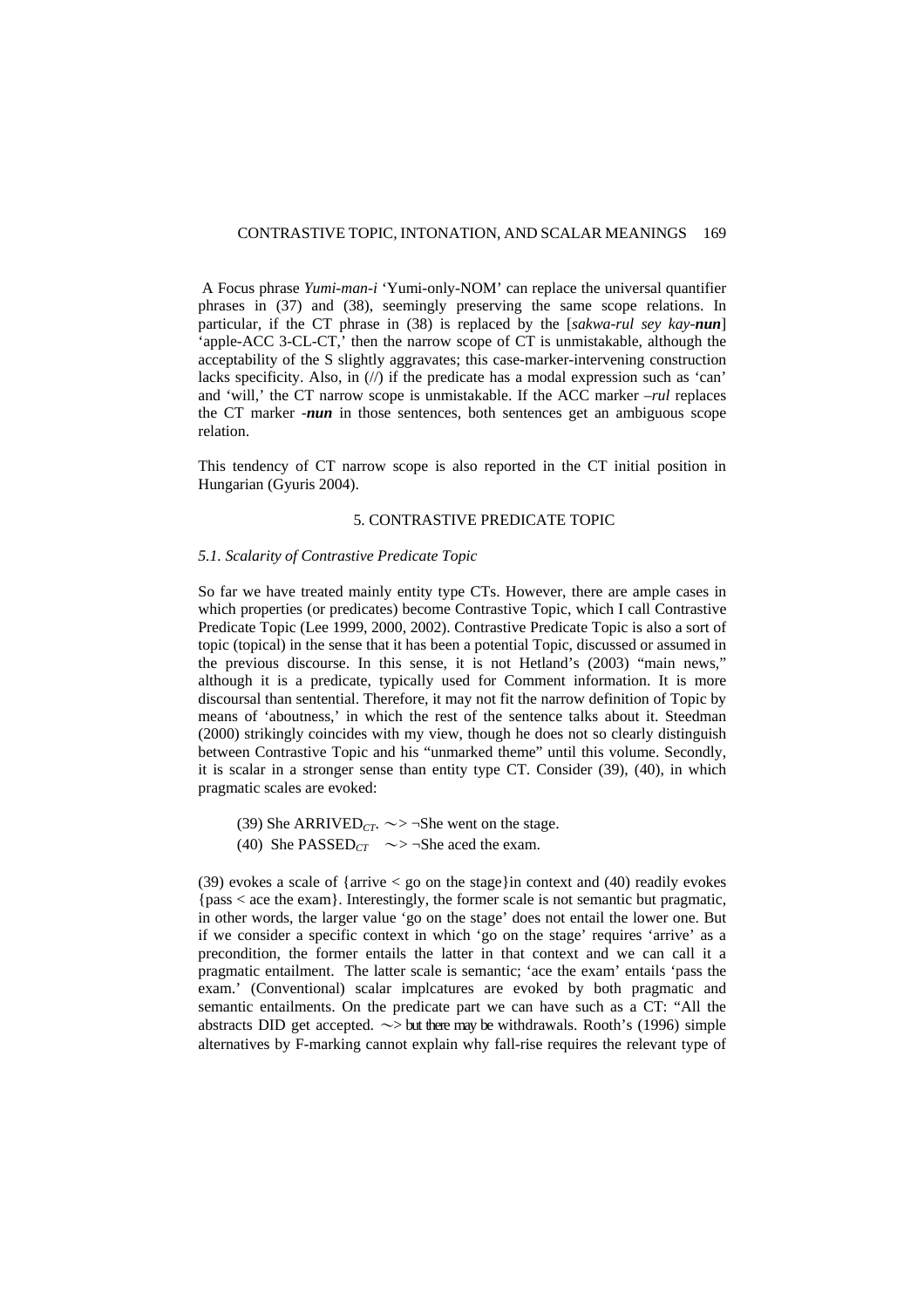scalar implicatures. See Lee (2000) for further examples of scalar Contrastive Predicate Topic.

Then, a big question arises: Is a single CT sentence without Focus [Topic  $+$  CT] possible, as in (39) and (40)? On surface at least, it is a fact (Steedman 2000 agrees on this, while some others claim there must be a Focus on surface). If we consider, however, why we talk without giving new information by focusing something, we may want to ponder about possible explanations: (1) There is a silent Focus in the scalar implicature part. This phenomenon is not independent; identification focus is silent with a rising Topic marker (-*nun* (Korean), *wa* (Japanese), *shi* (Chinese) in a question such as *ney irum-un*? or "Your name?"; (2) The yes/no (or *verum*) question demands an answer with respect to *whether or not*, i.e. *arrived or not*; *passed or not.* So, it may include a (Contrastive) Focus (Lee 2003). A partial affirmative answer to this yes/no question is the concessively admitted CT sentence; (3) CT itself is partially focal and we may assume that the implicature part is also partially focal. Thus, the totality may be fully focal; (4) There is nothing beyond the surface form [Topic + CT]. (1) and (3) consider the implicature part and are preferable to (2) and (4).

Focus is even neurologically real: Some ERP experiment results (Yuki 2004) show striking brain responses to the lack of expected intonational prominence (A2) in Figure 7 for focused words in Japanese. For the Subject *wh-*Q "Whos lost the key?" (*Da're-ga kagi'-o nakushita'-no?*), A1 is Match: *MA'SAYA-ga kag'i-o nakushita'- N-da-yo* and A2 is Mismatch: *Ma'saya-ga KAGI'-o nakushita'-N-da-yo.* The Subject that lacks the expected intonational prominence (A2) is more positive in the waveform than the properly prominent subject (A1). Observe:



*Figure 7. ERP waveforms for Subject-focus WH-Q-answer pairs (A1 vs. A2)*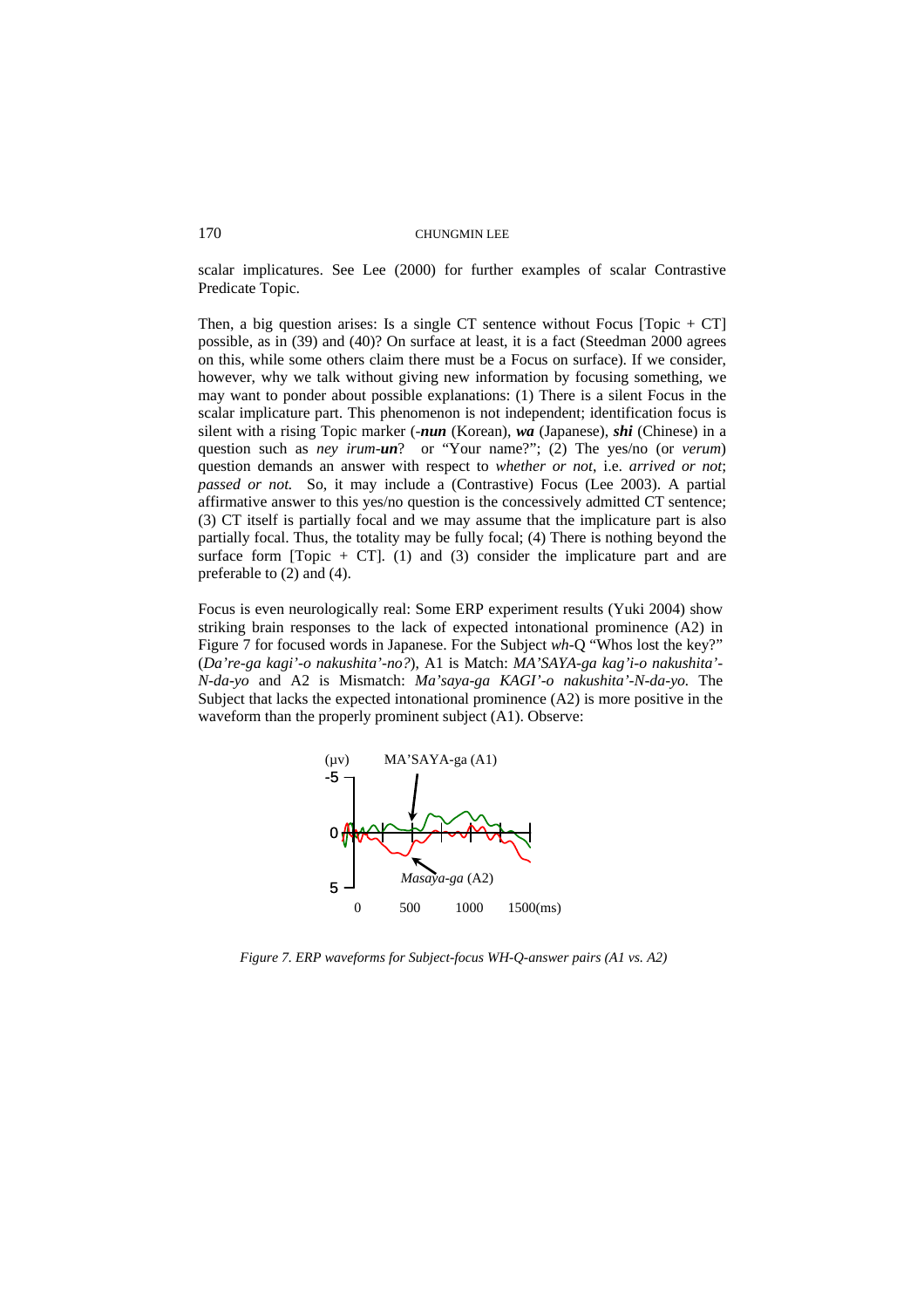#### *5.3. REASON Adjunct Clause and Negation*

A reason adjunct clause and negation interact scopally in various languages and Korean is not an exception. But observe (39) first, which has a Contrastive Predicate Topic. It has the wide-scope negation and the CT is focally associated with the reason clause. If the CT marker is deleted but its compensatory tone is retained, its interpretation is the same as (39). But if the same sentence has no CT marker and no high tone, then its interpretation is the same as (40). In the written text without any intonation marking, the sentence is ambiguous between the two opposite scopal interpretations. Because the Contrastive Predicate Topic is associated with the reason clause both in (39) and in its corresponding sentence with a null CT marker but with a high tone and the reason clause comes to have the direct CT effect, the interpretation is: [It is not because she is  $\text{rich}_{CT}$  that he married her]. Then, its implicature may be: [I married her because she is nice], 'nice' being weaker than 'rich' in the pragmatic scale. In the narrow-scope reason clause sentences with the CT marker or its compensatory high tone in its narrow-scope reason, the reason clause is rather high and is immediately followed by the matrix clause intonationally, whereas in the wide-scope reason clause sentences with no CT marker or tone the reason clause falls and there arises a big pause before the main clause. There is an exact correlation between intonation and interpretation.





*Figure.8. REASON Clause < Negation (CT-marked)*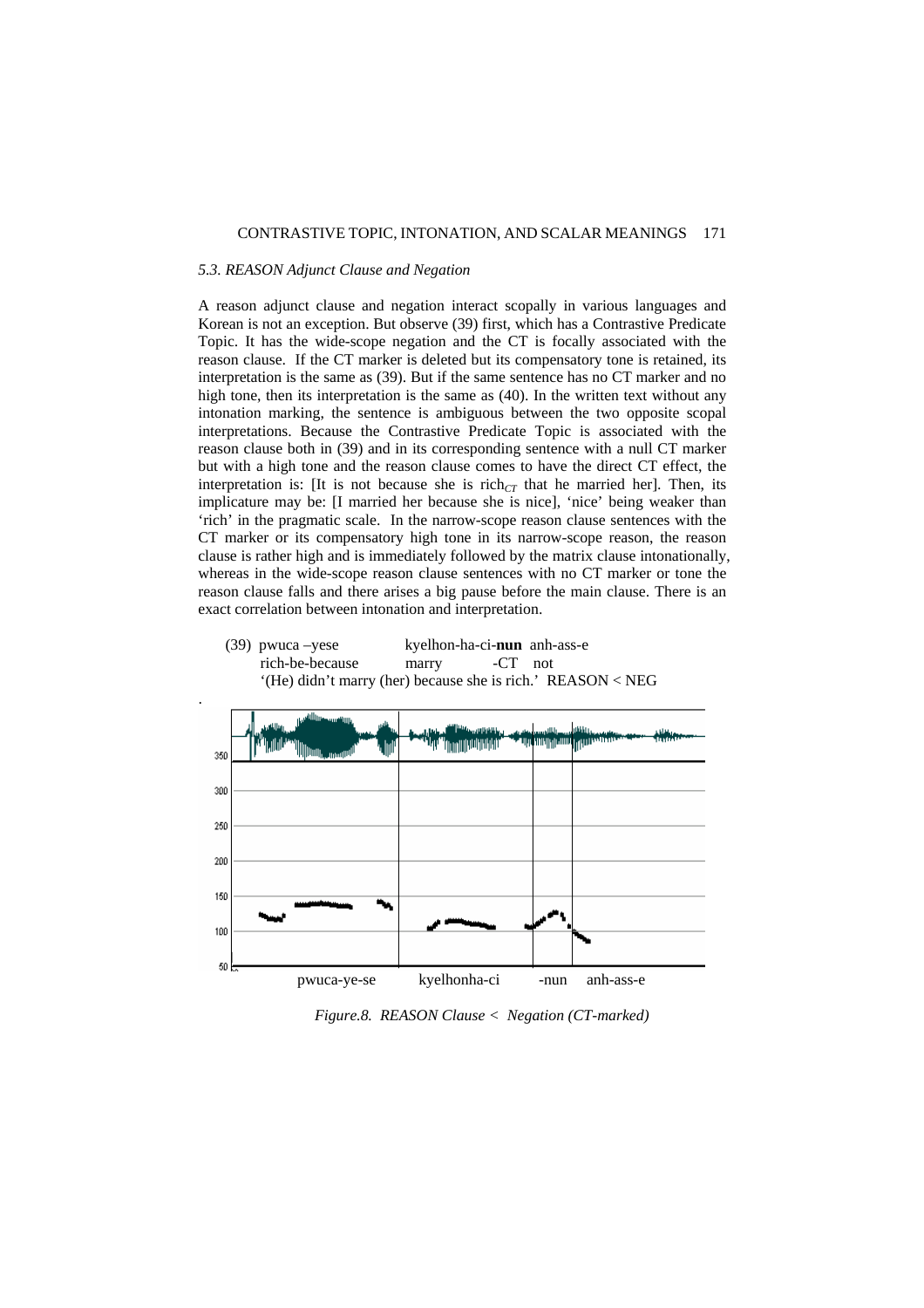

 *Figure 9. REASON Clause > Negation* 

All the scope relations involving quantifier–negation and REASON-negation depend on whether the sentences in question have inherently Contrastive Predicate Topic (with a pitch accent or marker), related to the previous discourse context. If that is the case, the sentences must take the wide-scope negation, with the Contrastive Predicate Topic focally associated with the relevant quantifiers or REASON clause. Thus viewed, scope ambiguity is not present. Constituent negation also involves Contrastive Predicate Topic, with the latter being focally associated with the relevant constituent (Lee in preparation).

#### 7. CONCLUDING REMARKS

Contrastive Topic is preceded by a question that includes a sum as a potential Topic or a conjunctive question (or even if it is a disjunctive question, inclusive reading must be possible). On the other hand, Contrastive Focus, which has not been treated here, is preceded by an alternative disjunctive question which expects a choice of a single answer (see Lee 2003). A typical CT, which necessarily evokes a conventional implicature, must be distinguished from a type of list contrastive topics.

Not only type-subtype scalarity (based on poset) but also subtype scalarity must be incorporated in any model of Contrastive Topic, although some entities in some contexts are allowed to receive list reading. .

Contrastive Topic basically behaves as a narrow-scope-bearer in interaction with other scope bearers including a REASON clause. A Contrastive Predicate Topic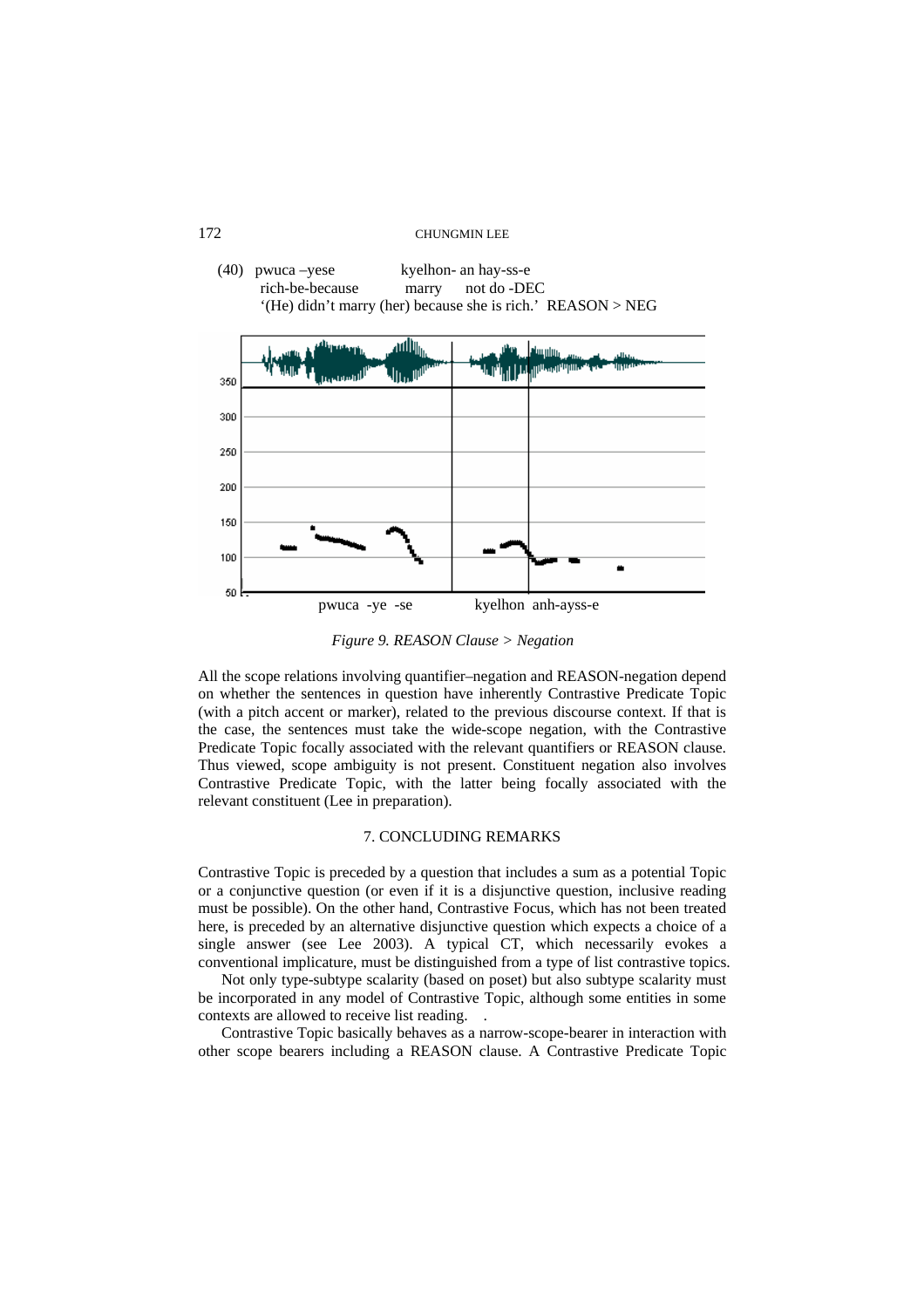analysis is proposed for the wide-scope negation reading of the scope ambiguous sentences.

Predicates are necessarily subtype-scalar when CT-marked and numerals and quantifiers, which are semantically ordered, have the same nature when CT-marked.

We cannot miss the real intent of using a CT: it is to convey a conventionally implicated proposition. If 'CT(p)' is given, then contrastively ('but') 'not q' (q: a contextually higher stronger predicate) is conveyed and if 'CT(not-q)' is given, then contrastively 'p' (contextually a lower weaker predicate) is conveyed (Lee 2002). The rhetorical force of CT is placing more weight on the unuttered implicature proposition. The CT utterance is concessive admission and its concessivity can be shown by the near-paragraph relation of (39) to (41):

(41) Even though/Even if/Although she ARRIVED, she didn't go on the stage..

Although 'even if' is possible, it is not like a normal conditional, not licensing contraposition. The truth of the consequent is urged, whatever the antecedent may turn out to be in truth. The implicature of  $(39)$  *i.e.* the consequent of  $(40)$  is so forceful in rhetorical structure.

Steedman (2000) incorporates a CT tone  $(L+H^*)$  in the specification of 'married' in the lexicon (from Anna MARRIED (L+H\* LH%) MANNY (H\*LL%) but claims that its implicature is "conversational" (this volume). But he emphasizes that "kontrast, thematicity, and hearer responsibility are all elements of literal meaning, and hence in your terms conventional implicature" (p.c.). Scalar implicatures, generated by CT marking, though their higher values are determined by context, are not cancelable and conventional. The intonational device may better be closer to its meaning as conventional. Information structure must be able to show the relation between intonation and meaning more closely by our further scrutiny.

#### **NOTES**

<sup>1</sup> I would like to express my gratitude to Klaus von Heusinger, Mark Steedman and Julia Hirschberg and other audiences of the Workshop on Topic and Focus: Meaning and Intonation at the 2001 LSA Linguistic Institute (UCSB) for their questions and encouragement. I am also grateful to my co-editors Matt Gordon and Daniel Buring for their patience in organizing the workshop and leading it to this volume eventually. For part of this research Sun-Ah Jun's comments on intonation, Hyunkyung Hwang's assistance on pitch tracks from subjects, KRF grants and the SNU leave of absence for my staying at UCLA were all helpful

<sup>2</sup> Mira Oh, in her recent experiments (in preparation), 'Phonetic Realizations of Focus and Topic in Korean', observes that the Cheonnam dialect shows an IntPBoundary in contrast with the Seoul dialect.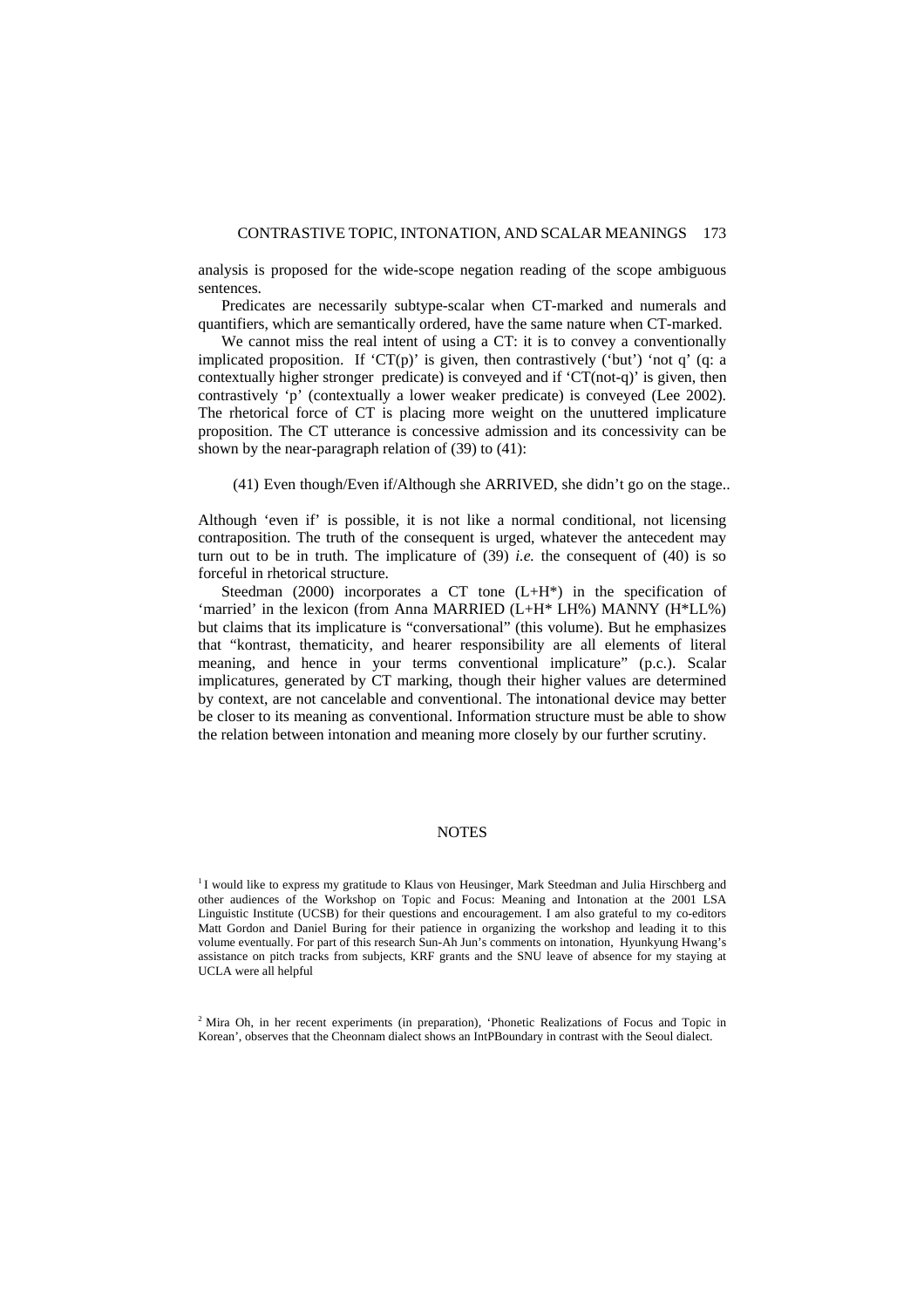3 Steedman's (2000) example (1) can be given a similar scalar interpretation. A theatrical musical performance is assumed in the previous query and under it a pragmatic scale <musical, opera> can be set up.

(1) Q: Does Marcel love opera?

A: Marcel likes MUSICALS.

L+H\* LH%

Therefore, if *opera* and *musicals* are substituted by each other, the answer *Marcel likes OPERA<sub>CT</sub>* would not be appropriate on the scalar reading. On a non-scalar reading, the implicature may be open to a list alternatives reading and even roundabout affirmation.

#### **REFERENCES**

- Bach, K. 1999. "The myth of conventional implicature." *Linguistics and Philosophy* 22/4:327-366.
- Brentano, Franz (1973) *Psychologyfrom an Empirical Point of View*, trans'. A. C. Rancurrelo, *et al*  London: Routleledge & Kegan Paul: ss. V-IX.
- Buring, D. 1994. "Topic." In *Focus and Natural Language Processing,* P. Bosch & R. van der Sandt (eds), 2:271-280. Cambridge: MIT Press.
- Buring, D. 2003. "On D-trees, Beans and B-accents." *Linguistics and Philosophy* 26 511-545.
- Carlson, L. 1983. *Dialogue Games: An Approach to Discourse Analysis*, Reidel: Dordrecht.
- Chierchia, Gennaro 2002. "Scalar Implicatures, Polarity Phenomena and the Syntax/Pragmatics Interface," ms.
- Choi, Hye-won. 1999. *Optimizing Struture in Context*: *Scrambling and Information Structure*. Stanford: CSLI.
- Diesing, M. 1992. *Indefinites* [Linguistic Inquiry Monograph 20]. Cambridge: MIT Press.
- von Fintel, K. 1994. *Restrictions on Quantifier Domains*, University of Massachusetts, Amherst dissertation.
- Fery, C. 1993. *German Intonational Pattens*. Tuebingen: Niemeyer.
- Groenendijk, J. and M. Stokhoff 1984. *Studies on the Semantics of Questions and the Pragmatics of Answers*. University of Amsterdam dissertation.
- Hamblin, C. L. 1970. *Fallacies*. Bungay, Suffolk: Methuen.
- Hedberg, Nancy and J. M. Sosa. This volume. "The Prosodic Structure of Topic and Focus in Spontaneous English Dialogue."

Hedberg, Nancy 2002. "The Prosody of Contrastive Topic and Focus in Spoken English" ," at the Workshop on Information Structure in Context, U of Stuttgart.

Hetland, Jorunn 2003. "Contrast, the fall-rise accent, and Information Focus." I: *Structures of Focus and Grammatical Relations*. s. 1-39. Tubingen: Niemeyer Linguistische Arbeiten.

Horn, L. 1989. A Natural History of Negation. Chicago: Chicago University Press.

Ito, Kiwako & Garnsey, Susan M. 2004. "Brain Responses to Focus-Related Prosodic Mismatch in Japanese," at SP2004, Tokyo.

Jackendoff, R. 1972. *Semantic Interpretation in Generative Grammar*, Cambridge: MIT Press.

- Jun, Sun-Ah 1993. *The Phonetics and Phonology of Korean Prosody*, The Ohio State University
- Dissertation [published in 1996 as an Outstanding Dissertation by New York: Garland].
- Kennedy, C. 1997. *Projecting the Adjective: The Syntax and Semantics of Gradability and Comparison*. UC Santa Cruz Dissertation.
- Krifka, M. 1999. "At least some determiners aren't determiners." In *The Semantics/Pragmatics Interface from Different Points of View 1,* K. Turner (ed), 257-91. London: Elsevier.
- Krifka, M. This volume. "The Semantics of Questions and Focusation of Answers."
- Ladd, D. R. 1980 *The Structure of Intonational Meaning*, Indiana University Press.
- Ladusaw, W. 2000. "Thetic and categorical, stage and individual, weak and strong." In *Negation and Polarity*, L. Horn and Yasuhiro Kato (eds). Oxford: Oxford U.Press.
- Lee, Chungmin. 1973. *Abstract Syntax and Korean with Reference to English*. Seoul; Thaehaksa.
- Lee, Chungmin. 1989. "(In-)definites, Case Markers, Classifiers and Quantifiers in Korean." In S. Kuno et al (eds), *Harvard Studies in Korean Linguistics* III. Dept. of Linguistics, Harvard University.